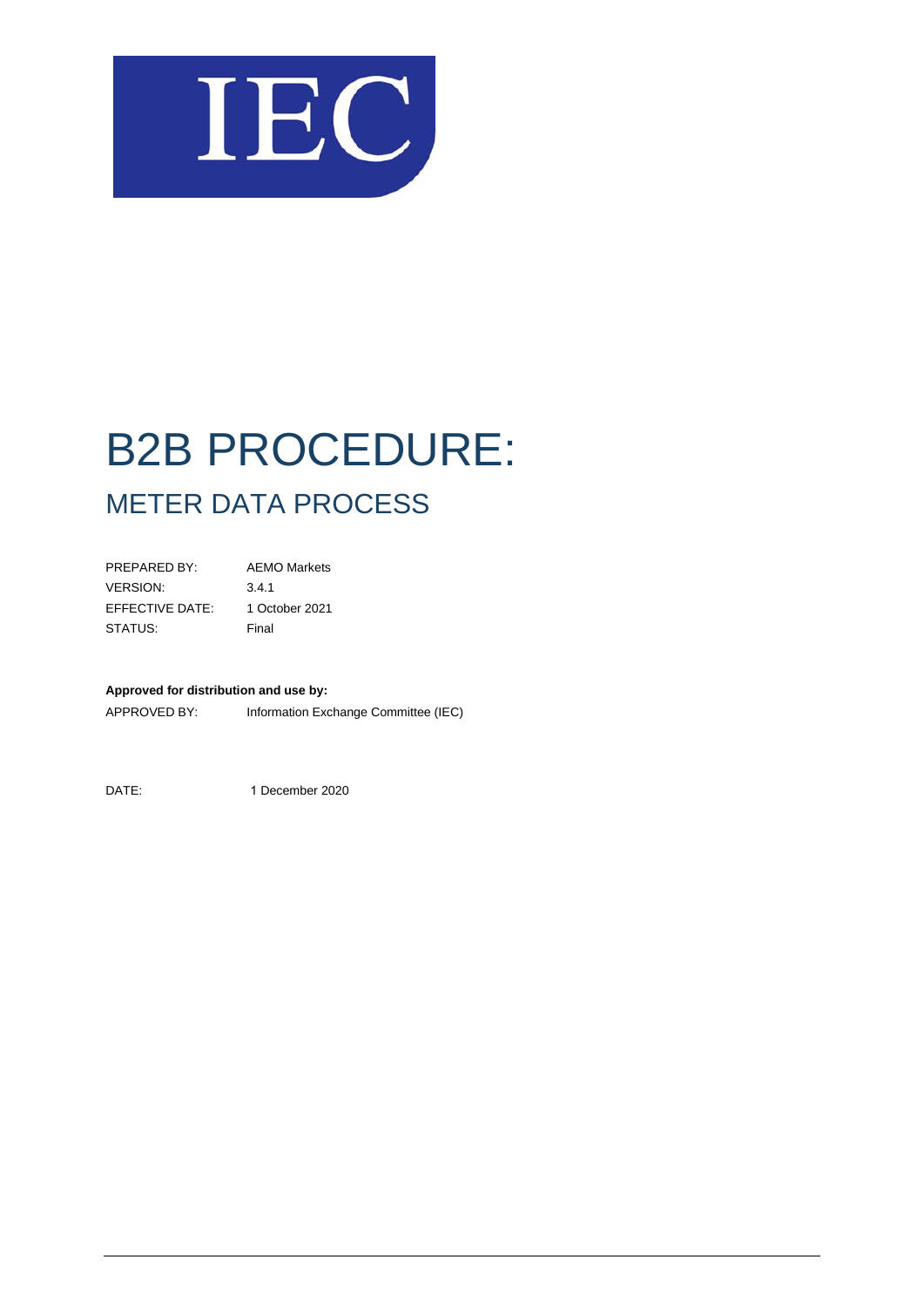

# **VERSION RELEASE HISTORY**

| <b>Version</b> | Date       | <b>Author</b>        | <b>Comments</b>                                                                                                                                                                                                                                                                                                                                                     |
|----------------|------------|----------------------|---------------------------------------------------------------------------------------------------------------------------------------------------------------------------------------------------------------------------------------------------------------------------------------------------------------------------------------------------------------------|
| 2.0            | 13/11/2013 | <b>AEMO</b>          | Updated version numbers and release date to retain version numbering<br>with other B2B Procedures.                                                                                                                                                                                                                                                                  |
| 2.1            | 15/05/2014 | <b>AEMO</b>          | Updated version numbers and release date to retain version numbering<br>with other B2B Procedures.                                                                                                                                                                                                                                                                  |
| 2.2            | 21/11/2014 | MSWG/<br><b>AEMO</b> | Minor changes made to section 2.5 and timing requirements for Provide<br>Meter Data Process (section 3.2) added following MSWG review.<br>Updated version numbers and release date to retain version numbering<br>with other B2B Procedures.                                                                                                                        |
| 3.0            | 06/03/2017 | <b>AEMO</b>          | Updated for the following:<br>National Electricity Amendment (Expanding Competition in Metering<br>$\bullet$<br>and Related Services) Rule 2015 No. 12;<br>National Electricity Amendment (Embedded Networks) Rule 2015 No.<br>$\bullet$<br>$15$ ; and<br>National Electricity Amendment (Updating the Electricity B2B)<br>$\bullet$<br>Framework) Rule 2016 No. 6. |
| 3.1            | 01/12/2017 | AEMO                 | Updated for IEC B2B Errata                                                                                                                                                                                                                                                                                                                                          |
| 3.2            | 01/02/2019 | <b>AEMO</b>          | Updated version numbers and release date to retain version numbering<br>with other B2B Procedures.                                                                                                                                                                                                                                                                  |
| 3.3            | 10/12/2019 | <b>AEMO</b>          | Updated version numbers and release date to retain version numbering<br>with other B2B Procedures.                                                                                                                                                                                                                                                                  |
| 3.3.1          | 1/01/2021  | <b>AEMO</b>          | Updated version numbers and release date to retain version numbering<br>with other B2B Procedures.                                                                                                                                                                                                                                                                  |
| 3.4            | 1/10/2021  | <b>AEMO</b>          | Updated version numbers and release date to retain version numbering<br>with other B2B Procedures.                                                                                                                                                                                                                                                                  |
| 3.4.1          | 1/10/2021  | <b>AEMO</b>          | Updated version numbers and release date to retain version numbering<br>with other B2B Procedures.                                                                                                                                                                                                                                                                  |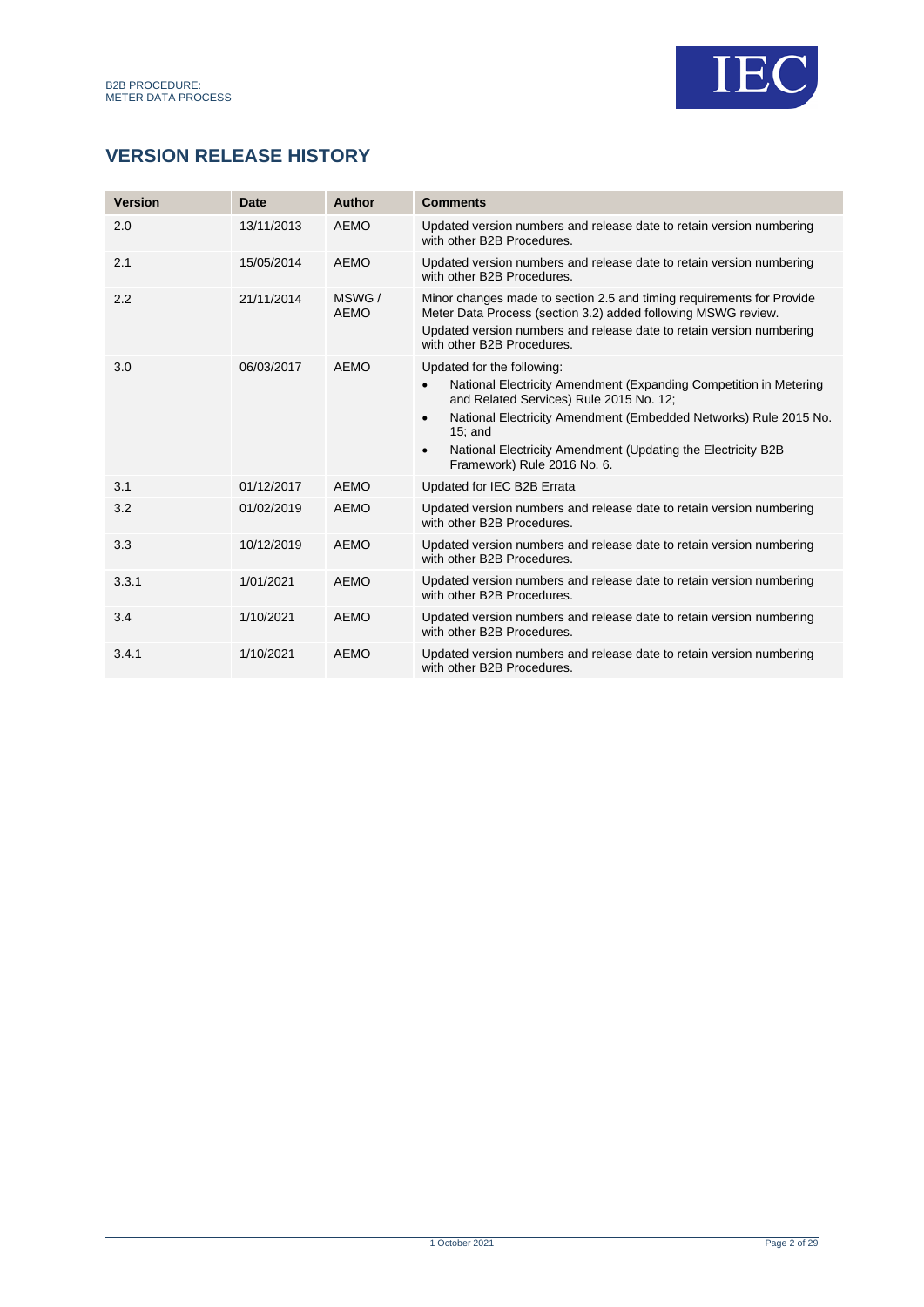

# **CONTENTS**

| 1.             | <b>INTRODUCTION</b>                     | 5  |
|----------------|-----------------------------------------|----|
| 1.1.           | <b>Purpose and Scope</b>                | 5  |
| 1.2.           | Definitions and Interpretation          | 5  |
| 1.3.           | <b>Related Documents</b>                | 5  |
| 1.4.           | <b>Guidance Notes</b>                   | 7  |
| 2.             | <b>BUSINESS COMMUNICATION PROCESSES</b> | 8  |
| 2.1.           | Overview                                | 8  |
| 2.2.           | <b>Descriptions of Processes</b>        | 8  |
| 2.3.           | <b>Diagrams</b>                         | 13 |
| 2.4.           | <b>Timing Requirements</b>              | 16 |
| 2.5.           | <b>Business Rules</b>                   | 18 |
| 3 <sub>1</sub> | <b>TRANSACTIONS</b>                     | 21 |
| 3.1.           | ProvideMeterDataRequest Data            | 21 |
| 3.2.           | VerifyMeterDataRequest Data             | 21 |
| 3.3.           | <b>MeterDataNotification Data</b>       | 23 |
| 3.4.           | RemoteServiceRequest Data               | 23 |
| 3.5.           | RemoteServiceResponse Data              | 24 |
| 3.6.           | <b>BusinessAcceptance/Rejection</b>     | 26 |
| 3.7.           | <b>Applicable Events</b>                | 27 |

# **TABLES**

| Table 13 BusinessAcceptance/Rejection Data for MeterDataNotification if not Accepted  26 |  |
|------------------------------------------------------------------------------------------|--|
|                                                                                          |  |
|                                                                                          |  |

# **FIGURES**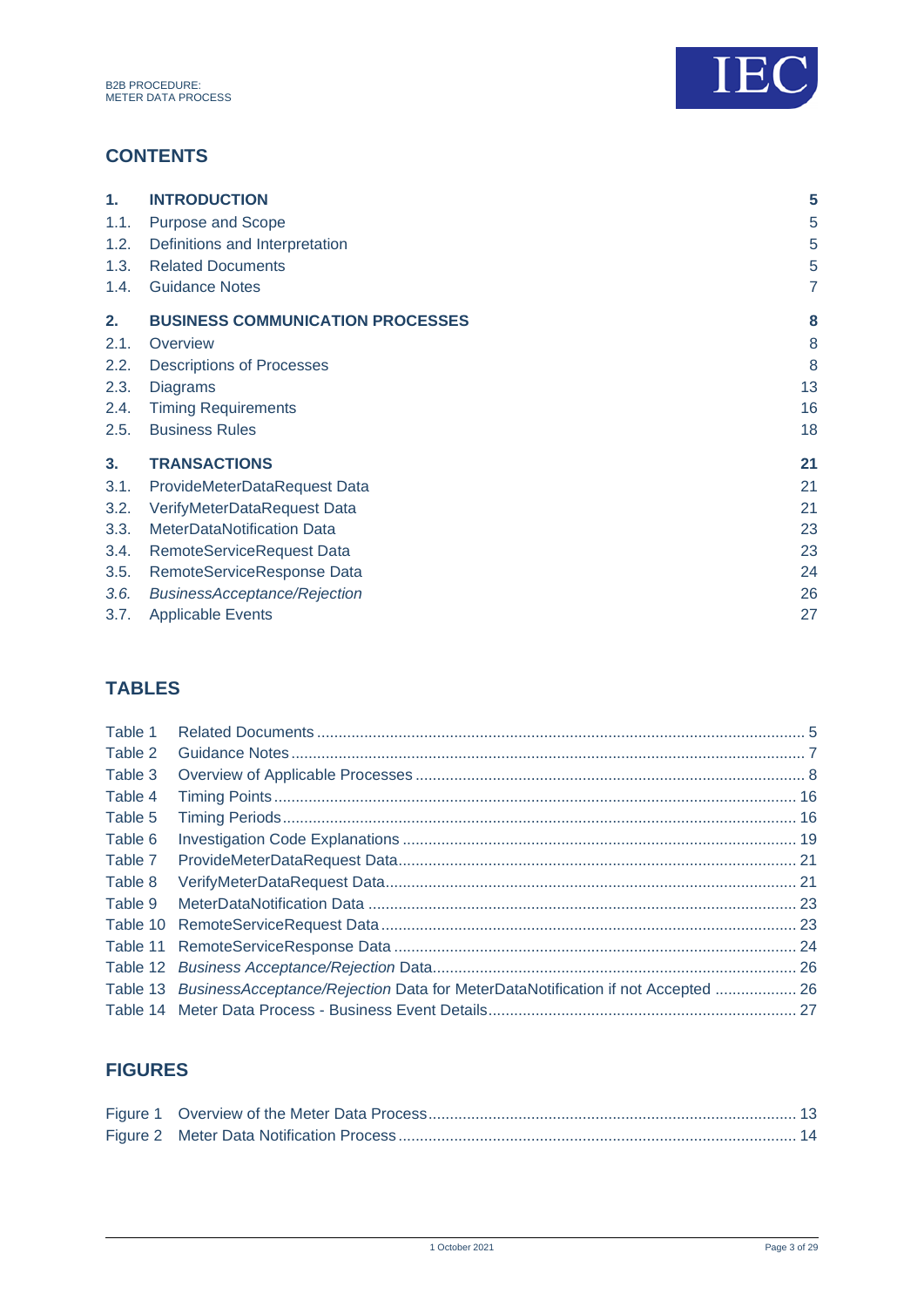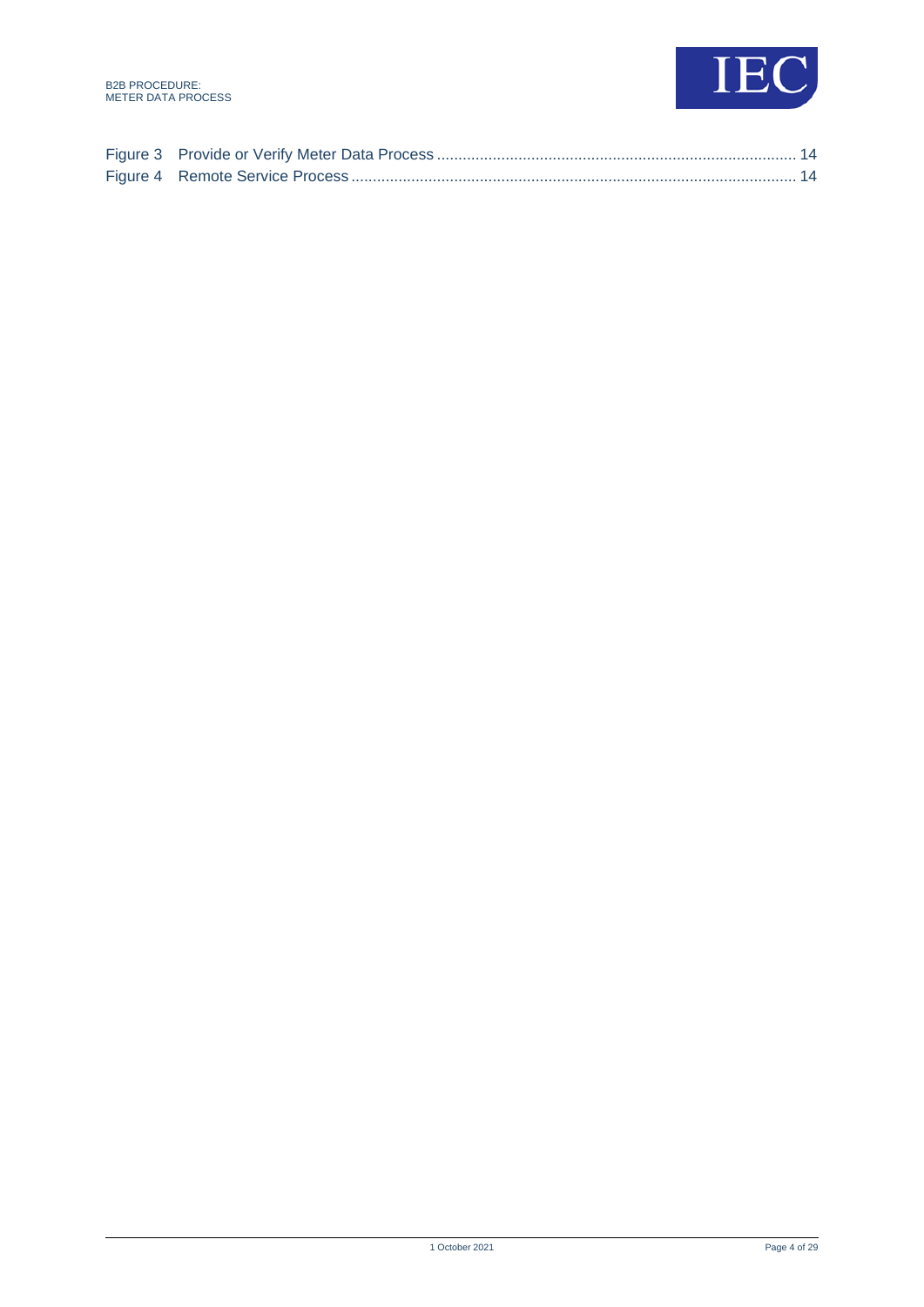

## <span id="page-4-0"></span>**1. INTRODUCTION**

### <span id="page-4-1"></span>**1.1. Purpose and Scope**

- (a) This B2B Procedure: Meter Data Process (Procedure) is published by AEMO in accordance with clause 7.17.3 of the NER and specifies the standard MDFF data request and Remote Service request processes.
- (b) It provides Participants a standard format for:
	- (i) receiving, requesting and querying *meter data*; and
	- (ii) receiving and requesting remote services for on demand reads, scheduling reads and *metering installation* inquiries.

#### <span id="page-4-2"></span>**1.2. Definitions and Interpretation**

- (a) The Retail Electricity Market Procedure Glossary and Framework:
	- (i) is incorporated into and forms part of this Procedure; and
	- (ii) should be read with this Procedure.
- (b) In the event of any inconsistency between this Procedure and the B2B Procedure: Technical Delivery Specification, unless this Procedure provides otherwise, the B2B Procedure: Technical Delivery Specification shall prevail to the extent of the inconsistency.
- (c) In the event of any inconsistency between this Procedure and the Metrology Procedure, the Metrology Procedure shall prevail to the extent of the inconsistency.
- (d) In the event of any inconsistency between this Procedure and the Service Level Procedure (MDP), the Service Level Procedure (MDP) shall prevail to the extent of the inconsistency.

## <span id="page-4-3"></span>**1.3. Related Documents**

#### <span id="page-4-4"></span>**Table 1 Related Documents**

| <b>Title</b>                                                                  | Location                                                                                                                                    |
|-------------------------------------------------------------------------------|---------------------------------------------------------------------------------------------------------------------------------------------|
| Retail Electricity Market Procedures -<br>Glossary and Framework              | http://www.aemo.com.au/Electricity/National-Electricity-Market-<br>NEM/Retail-and-metering/Glossary-and-Framework                           |
| <b>B2B Procedure Technical Delivery</b><br>Specification                      | http://www.aemo.com.au/Electricity/National-Electricity-Market-<br>NEM/Retail-and-metering/Business-to-business-procedures                  |
| <b>B2B Procedure Service Order Process</b>                                    | http://www.aemo.com.au/Electricity/National-Electricity-Market-<br>NEM/Retail-and-metering/Business-to-business-procedures                  |
| <b>B2B Procedure Customer and Site Details</b><br><b>Notification Process</b> | http://www.aemo.com.au/Electricity/National-Electricity-Market-<br>NEM/Retail-and-metering/Business-to-business-procedures                  |
| <b>B2B Procedure One Way Notification</b><br><b>Process</b>                   | http://www.aemo.com.au/Electricity/National-Electricity-Market-<br>NEM/Retail-and-metering/Business-to-business-procedures                  |
| Metrology Procedure: Part A                                                   | http://www.aemo.com.au/Electricity/National-Electricity-Market-<br>NEM/Retail-and-metering                                                  |
| Metrology Procedure: Part B                                                   | http://www.aemo.com.au/Electricity/National-Electricity-Market-<br>NEM/Retail-and-metering                                                  |
| Service Level Procedure Meter Data<br><b>Provider Services</b>                | http://www.aemo.com.au/Electricity/National-Electricity-Market-<br>NEM/Retail-and-metering/Metering-procedures-guidelines-and-<br>processes |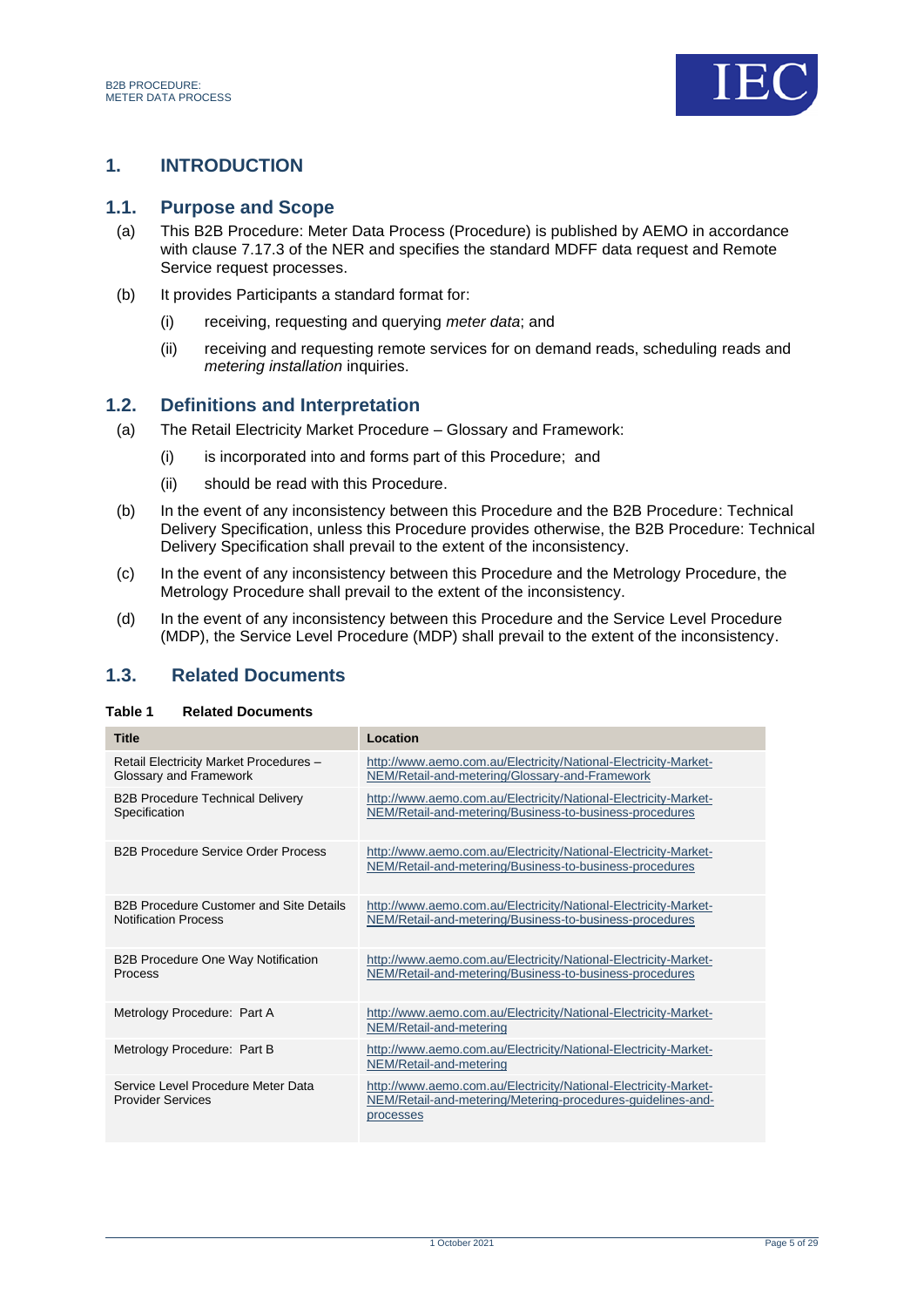



| <b>Title</b>                                                          | Location                                                                                                                                    |
|-----------------------------------------------------------------------|---------------------------------------------------------------------------------------------------------------------------------------------|
| Meter Data File Format Specification<br>NFM12 and NFM13               | http://www.aemo.com.au/Electricity/National-Electricity-Market-<br>NEM/Retail-and-metering/Metering-procedures-quidelines-and-<br>processes |
| <b>B2B Guide</b>                                                      | http://www.aemo.com.au/Electricity/National-Electricity-Market-<br>NEM/Retail-and-metering/Business-to-business-procedures                  |
| NMI Procedure                                                         | http://www.aemo.com.au/Electricity/National-Electricity-Market-<br>NEM/Retail-and-metering/Metering-procedures-quidelines-and-<br>processes |
| <b>MSATS Procedures: CATS Procedure</b><br>Principles and Obligations | http://www.aemo.com.au/Electricity/National-Electricity-Market-<br>NEM/Retail-and-metering/Market-Settlement-and-Transfer-Solutions         |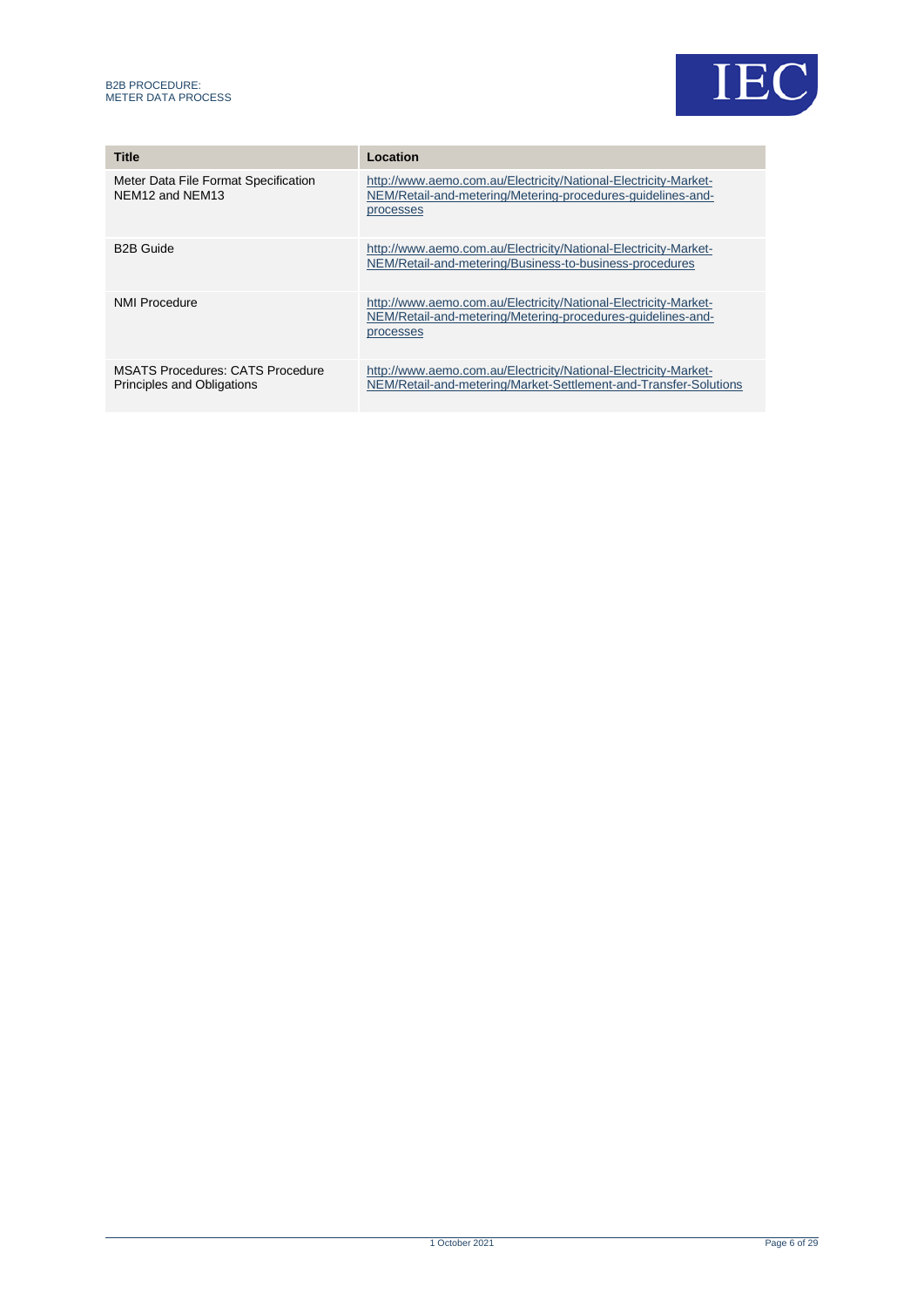

## <span id="page-6-0"></span>**1.4. Guidance Notes**

- (a) This document contains Guidance Notes that provides the reader with a reference point where an obligation for services is provided in the NEM.
- (b) A number of timing requirements that represent common industry practice have also been included. These timings are not associated with the communication of B2B transactions, do not have a head of power and are not enforceable.
- (c) Guidance Notes are indicated by the use of [Guidance Note #] at the commencement of the clause in this procedure and highlighted in grey.
- (d) Table 2 below lists the document or documents for reference.

#### <span id="page-6-1"></span>**Table 2 Guidance Notes**

| Reference          | <b>Document Name</b>                                                                                                      |
|--------------------|---------------------------------------------------------------------------------------------------------------------------|
| [Guidance Note 1]  | This is an accepted or common industry practice that does not reference a specific legal or jurisdictional<br>requirement |
| [Guidance Note 2]  | National Energy Retail Rules (NERR)                                                                                       |
| [Guidance Note 3]  | Service Level Procedure Metering Data Provider Services                                                                   |
| [Guidance Note 4]  | National Electricity Rules (NER)                                                                                          |
| [Guidance Note 5]  | Essential Services Commission (ESC) Electricity Distribution Code (Victoria)                                              |
| [Guidance Note 6]  | Service Level Procedure Metering Provider Services                                                                        |
| [Guidance Note 7]  | Victorian Electricity Distributors Service & Installation Rules                                                           |
| [Guidance Note 8]  | SA Power Networks Service & Installation Rules                                                                            |
| [Guidance Note 9]  | Electricity Distribution Network Code (Queensland)                                                                        |
| [Guidance Note 10] | Metrology Procedures - Part A and Part B                                                                                  |
| [Guidance Note 11] | Electricity Distribution Code (South Australia)                                                                           |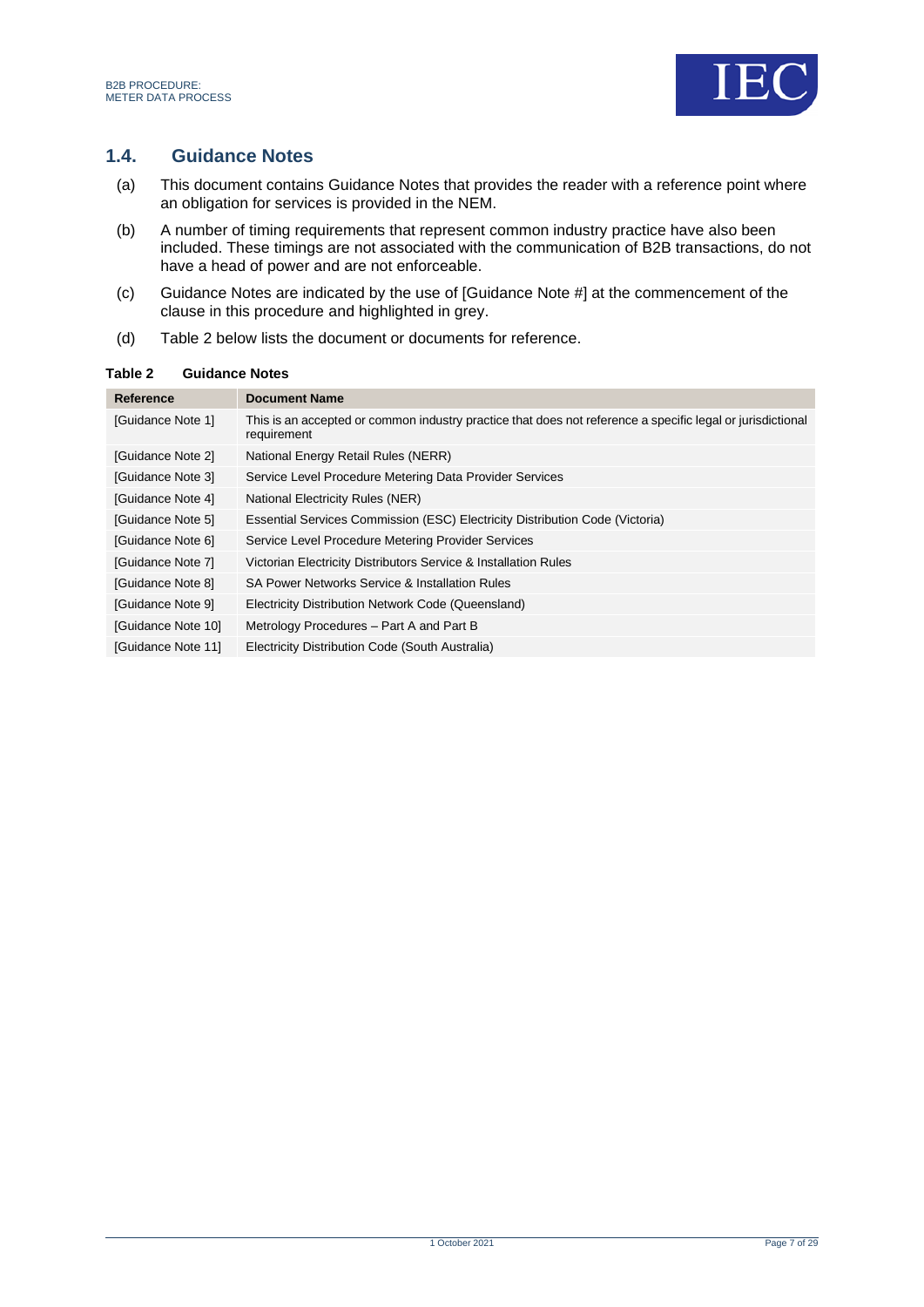

# <span id="page-7-0"></span>**2. BUSINESS COMMUNICATION PROCESSES**

## <span id="page-7-1"></span>**2.1. Overview**

(a) Table 3 details the processes this Procedure applies to, indicates which Business Documents are used to initiate each type of data request and provides a brief description of each.

| Name of<br><b>Process</b>  | <b>Business Document</b>     | <b>Description</b>                                                                                                                                                                                                                                                     |
|----------------------------|------------------------------|------------------------------------------------------------------------------------------------------------------------------------------------------------------------------------------------------------------------------------------------------------------------|
| Meter Data<br>Notification | <b>MeterDataNotification</b> | A delivery mechanism of MDFF data from<br>an MDP.                                                                                                                                                                                                                      |
|                            |                              | Includes Scheduled Meter Readings,<br>Meter Readings taken by an MDP in<br>response to a ServiceOrderRequest and<br>other MDFF data (such as Estimations).                                                                                                             |
|                            |                              | The type of data that may be requested by<br>an Initiator using<br>ProvideMeterDataRequest or<br>VerifyMeterDataRequest.                                                                                                                                               |
| Provide Meter<br>Data      | ProvideMeterDataRequest      | An Initiator can request the provision of the<br>latest version of MDFF data held by the<br>Recipient. It does not involve the<br>investigation of problems with MDFF data.<br>It is not to be used to request meter data<br>under the Meter Data Provision Procedure. |
| <b>Verify Meter Data</b>   | VerifyMeterDataRequest       | An Initiator can query MDFF data to<br>ensure that the latest version is being<br>supplied. Normally initiated after a<br>ProvideMeterDataRequest has been<br>completed.                                                                                               |
| <b>Remote Service</b>      | <b>RemoteServiceRequest</b>  | An Initiator can request from a Recipient<br>with whom they have a contract for<br>service, an on demand read, a meter<br>installation inquiry or scheduled read.                                                                                                      |
| <b>Remote Service</b>      | <b>RemoteServiceResponse</b> | A Recipients response to a<br>RemoteServiceRequest.                                                                                                                                                                                                                    |

#### <span id="page-7-3"></span>**Table 3 Overview of Applicable Processes**

## <span id="page-7-2"></span>**2.2. Descriptions of Processes**

#### **2.2.1. General**

- (a) Upon receipt of a ProvideMeterDataRequest, VerifyMeterDataRequest, or RemoteServiceRequest a Recipient must return a *BusinessReceipt* to the Initiator.
- (b) Upon receipt of a MeterDataNotification from an Initiator, a Recipient must return a *BusinessReceipt* to the Initiator to confirm the receipt of that MeterDataNotification.

#### **2.2.2. Meter Data Notification Process**

- (a) [Guidance Note 3 and Guidance Note 10] An Initiator must provide MDFF Data to Recipients pursuant to the Metrology Procedure and Service Level Procedure (MDP).
- (b) MDFF Data must be provided by way of a MeterDataNotification.
- (c) The Recipient must then send a *BusinessAcceptance/Rejection* to the Initiator as follows:
	- (i) A *BusinessAcceptance/Rejection* with *Status* of "Accept" must be used to indicate acceptance, including the format of the MDFF Data but excluding the business content of the MDFF Data, and that the entire file has been accepted.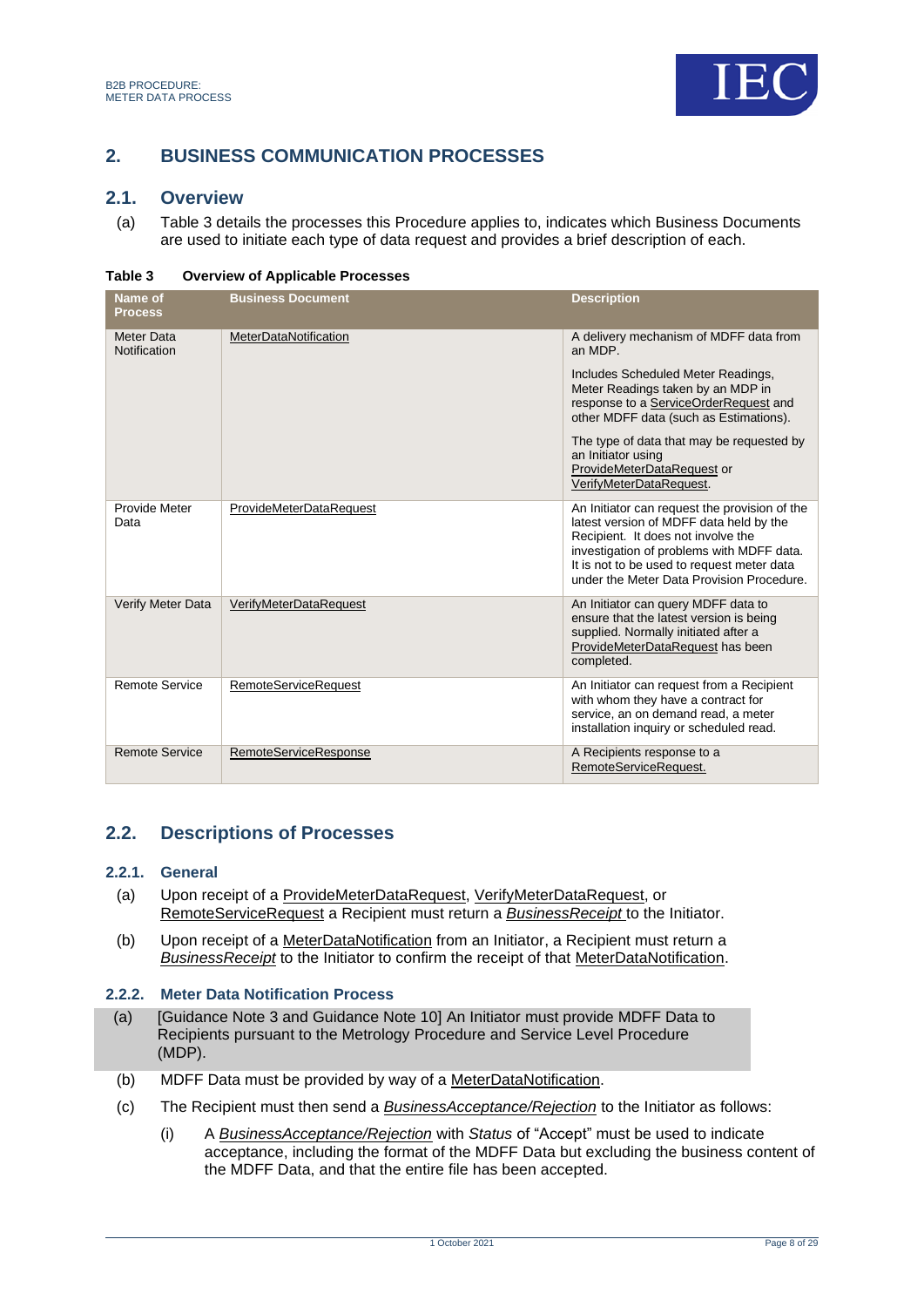

(ii) A *BusinessAcceptance/Rejection* with *Status* of "Reject" must be used to indicate rejection, including the format of the MDFF Data but excluding the business content, and that the entire file has been rejected.

[Guidance Note 1] Upon receipt of the *BusinessAcceptance/Rejection* the Initiator must resolve the problem and resend the data if appropriate. If the file format is invalid, the Initiator must resolve the problem and resend the data if appropriate, otherwise the Initiator must communicate the results of the investigation to the Recipient who sent the *BusinessAcceptance/Rejection*.

(iii) A *BusinessAcceptance/Rejection* with *Status* of "Partial" must be used to indicate a rejection, excluding the business content of the MDFF Data that relates to only part of the file. This is indicated by *KeyInfo* fields with one or more line numbers. The data to be returned by the Initiator must include all data relating to each *NMI* that relates to a line number in the *BusinessAcceptance/Rejection*.

[Guidance Note 1] Upon receipt of the *BusinessAcceptance/Rejection* the Initiator must investigate the rejection and determine if it is valid. If it is valid, the Initiator must resolve the problem and resend the data. If the rejection is not valid, the Initiator must communicate the results of the investigation to the Recipient who sent the *BusinessAcceptance/Rejection*.

- (iv) If the error relates to the business content of the MDFF Data, the file should be accepted by the Recipient via a *BusinessAcceptance/Rejection*. Queries regarding the MDFF Data must be communicated via either a ProvideMeterDataRequest or a VerifyMeterDataRequest.
- (v) The term "business content" in the above refers to the types of issues covered by the *InvestigationCodes* used in VerifyMeterDataRequests.

#### **2.2.3. Provide Meter Data Process**

- (a) An Initiator may commence the Provide Meter Data Process if they require:
	- (i) MDFF Data to which they are entitled to under the NER and the NERR;
	- (ii) historical *metering data* to which they are entitled under the CATS Procedure or a Jurisdictional instrument; or
	- (iii) a Recipient to re-send specified MDFF Data.
- (b) Upon receipt of a ProvideMeterDataRequest, a Recipient must respond to the Initiator as follows:
	- (i) If the Recipient is able to fully satisfy the ProvideMeterDataRequest, the Recipient must send a *BusinessAcceptance/Rejection* with a *Status* of "Accept" and send a MeterDataNotification in response to the ProvideMeterDataRequest; or
	- (ii) If the Recipient can partially satisfy the ProvideMeterDataRequest, the Recipient must send a *BusinessAcceptance/Rejection* with a *Status* of "Partial" and send a MeterDataNotification in response to the ProvideMeterDataRequest. The Recipient must provide appropriate *EventCodes* and associated details in the BusinessAcceptance/Rejection to explain why the ProvideMeterDataRequest cannot be fully satisfied. The *EventCodes* in the *BusinessAcceptance/Rejection* must have a *Severity* of "Information"; or
	- (iii) If the Recipient is unable to satisfy the ProvideMeterDataRequest, the Recipient must send a *BusinessAcceptance/Rejection* with a *Status* of "Reject" and must not send a MeterDataNotification in response to the ProvideMeterDataRequest. The Recipient must provide appropriate *EventCodes* and associated details in the *BusinessAcceptance/Rejectio*n to explain why the ProvideMeterDataRequest cannot be satisfied. The *EventCodes* in the *BusinessAcceptance/Rejection* must have a Severity of "Error".
- (c) [Guidance Note 1] If the *BusinessAcceptance/Rejectio*n transaction sent by a Recipient indicates a problem (using an appropriate *EventCode*) with the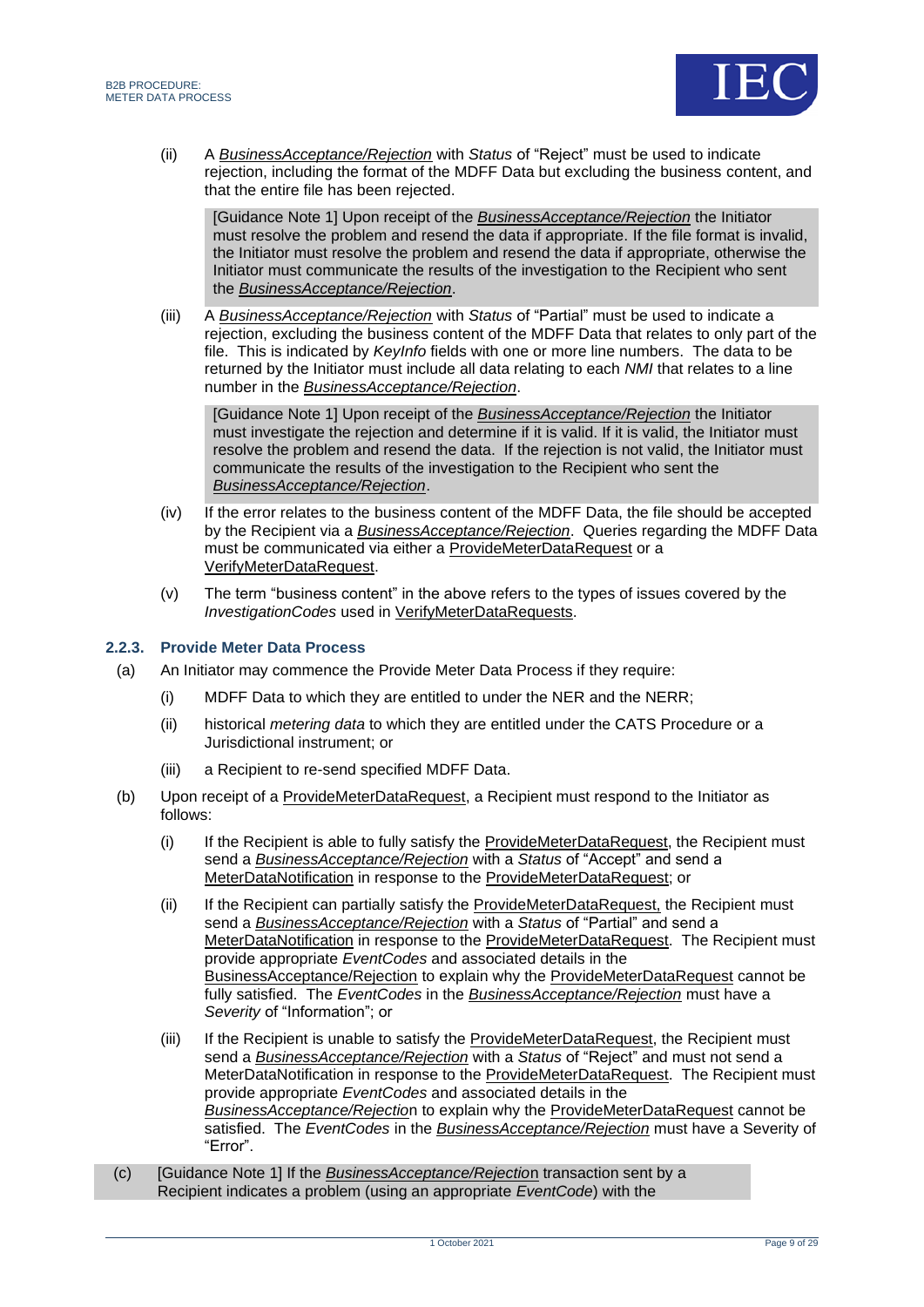

ProvideMeterDataRequest, the Initiator must use reasonable endeavours to resolve the problem and provide a new ProvideMeterDataRequest or VerifyMeterDataRequest, if appropriate.

- (d) Where a MeterDataNotification is provided in response to a ProvideMeterDataRequest the Recipient must ensure that the MeterDataNotification contains the MDFF Data requested in the ProvideMeterDataRequest for that *RequestID*.
- (e) The Initiator must respond to a MeterDataNotification with *BusinessReceipt* and *BusinessAcceptance/Rejection* transactions.
- (f) [Guidance Note 1] If the *BusinessAcceptance/Rejection* transaction for a MeterDataNotification has a *Status* of "Reject" or "Partial", the Recipient must use reasonable endeavours to resolve the problem which may include providing the correct MDFF Data to the Initiator in a new MeterDataNotification, if appropriate. Any additional MeterDataNotification which is dealing with a problem from a previous MeterDataNotification must have the same *RequestID* as in the original MeterDataNotification.
- (g) Refer to section 2.4 for timings.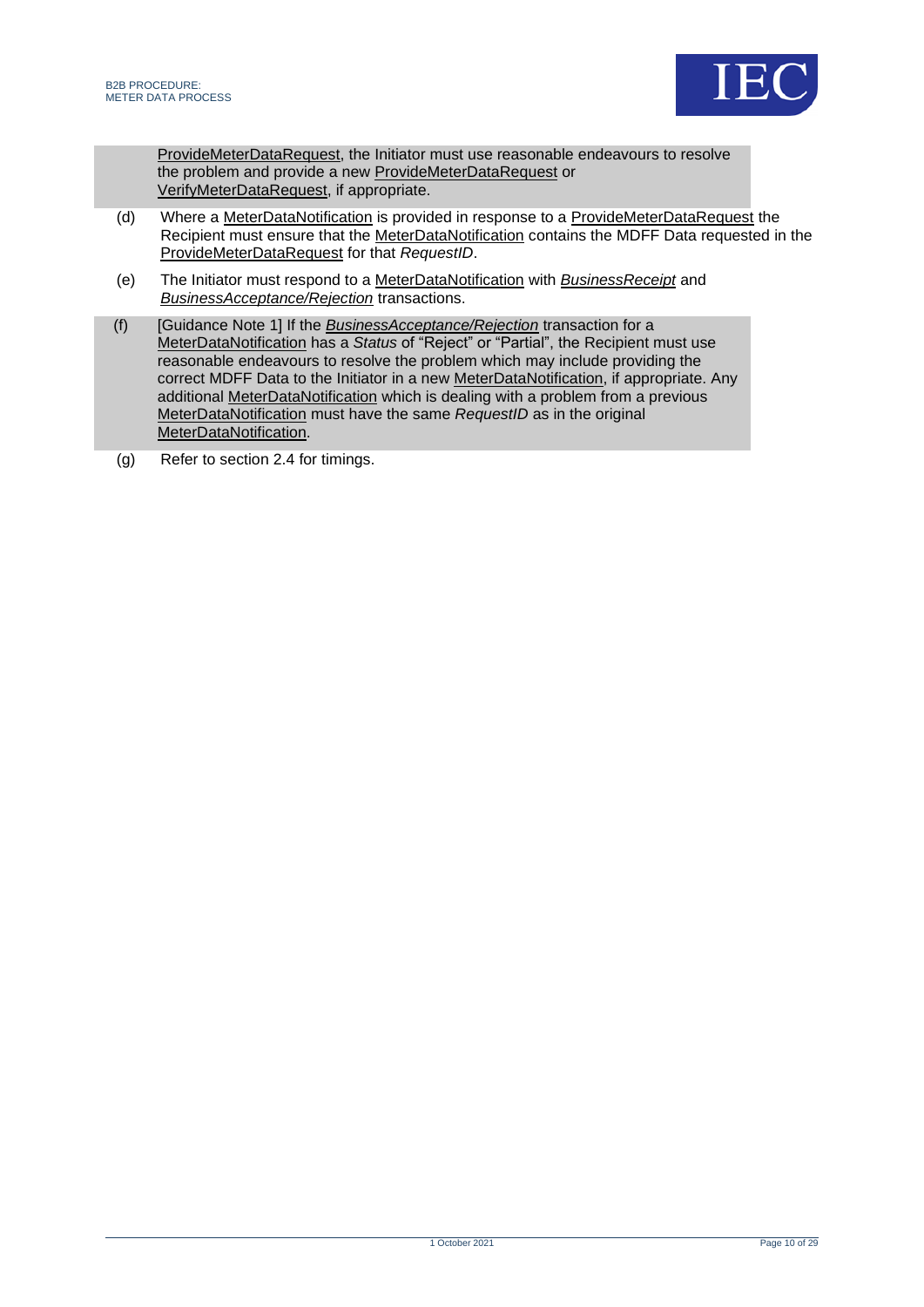

#### **2.2.4. Verify Meter Data Process**

- (a) An Initiator may commence the Meter Data Verification Process if:
	- (i) the MDFF Data specified in the MeterDataNotification is erroneous; or
	- (ii) the response provided to a previous ProvideMeterDataRequest or VerifyMeterDataRequest that has not resolved their query.
- (b) An Initiator must ensure that a VerifyMeterDataRequest sent to a Recipient contains sufficient details to enable the Recipient to investigate and resolve the Initiator's query.
- (c) Upon receipt of a VerifyMeterDataRequest, a Recipient must use reasonable endeavours to verify the MDFF data which is the subject of the Initiator's VerifyMeterDataRequest. The required verifications consists of a re-validation of the MDFF without the requirement to perform a field visit.
- (d) Upon completion by the Recipient of the verification required by paragraph (c), the Recipient must respond to the Initiator who sent the VerifyMeterDataRequest as follows:
	- (i) If the Recipient is able to fully satisfy the VerifyMeterDataRequest, the Recipient must send a *BusinessAcceptance/Rejection* with a *Status* of "Accept" and send a MeterDataNotification in response to the VerifyMeterDataRequest; or
	- (ii) If the Recipient can partially satisfy the VerifyMeterDataRequest, the Recipient must send a *BusinessAcceptance/Rejection* with a *Status* of "Partial" and send a MeterDataNotification in response to the VerifyMeterDataRequest. The Recipient must provide appropriate *EventCodes* and associated details in the *BusinessAcceptance/Rejection* to explain why the VerifyMeterDataRequest cannot be fully satisfied. The *EventCodes* in the *BusinessAcceptance/Rejection* must have a *Severity* of "Information" or "Error"; or
- (e) If the Recipient is unable to satisfy the VerifyMeterDataRequest, the Recipient must send a *BusinessAcceptance/Rejection* with a *Status* of "Reject" and must not send a MeterDataNotification in response to the VerifyMeterDataRequest. The Recipient must provide appropriate *EventCodes* and associated details in the *BusinessAcceptance/Rejection* to explain why the VerifyMeterDataRequest cannot be satisfied. The *EventCodes* in the *BusinessAcceptance/Rejection* must have a *Severity* of "Error".

[Guidance Note 1] If the *BusinessAcceptance/Rejection* transaction indicates a problem (using an appropriate *EventCode*) with the VerifyMeterDataRequest, the Initiator must use reasonable endeavours to resolve the problem which may include providing a new VerifyMeterDataRequest, if appropriate.

- (f) Where a MeterDataNotification is provided in response to a VerifyMeterDataRequest the Recipient must ensure that the MeterDataNotification contains the MDFF Data requested in the VerifyMeterDataRequest for that *RequestID*.
- (g) An Initiator must respond to the MeterDataNotification with *BusinessReceipt* and *BusinessAcceptance/Rejection* transactions.
- (h) [Guidance Note 1] If the *BusinessAcceptance/Rejection* transaction for a MeterDataNotification has a *Status* of "Reject" or "Partial", the Initiator must use reasonable endeavours to resolve the problem which may include providing the correct MDFF Data to the Initiator in a new MeterDataNotification, if appropriate. Any additional MeterDataNotification which is dealing with a problem from a previous MeterDataNotification must have the same *RequestID* as in the original MeterDataNotification.
- (i) Refer to section [2.4](#page-15-0) for timings.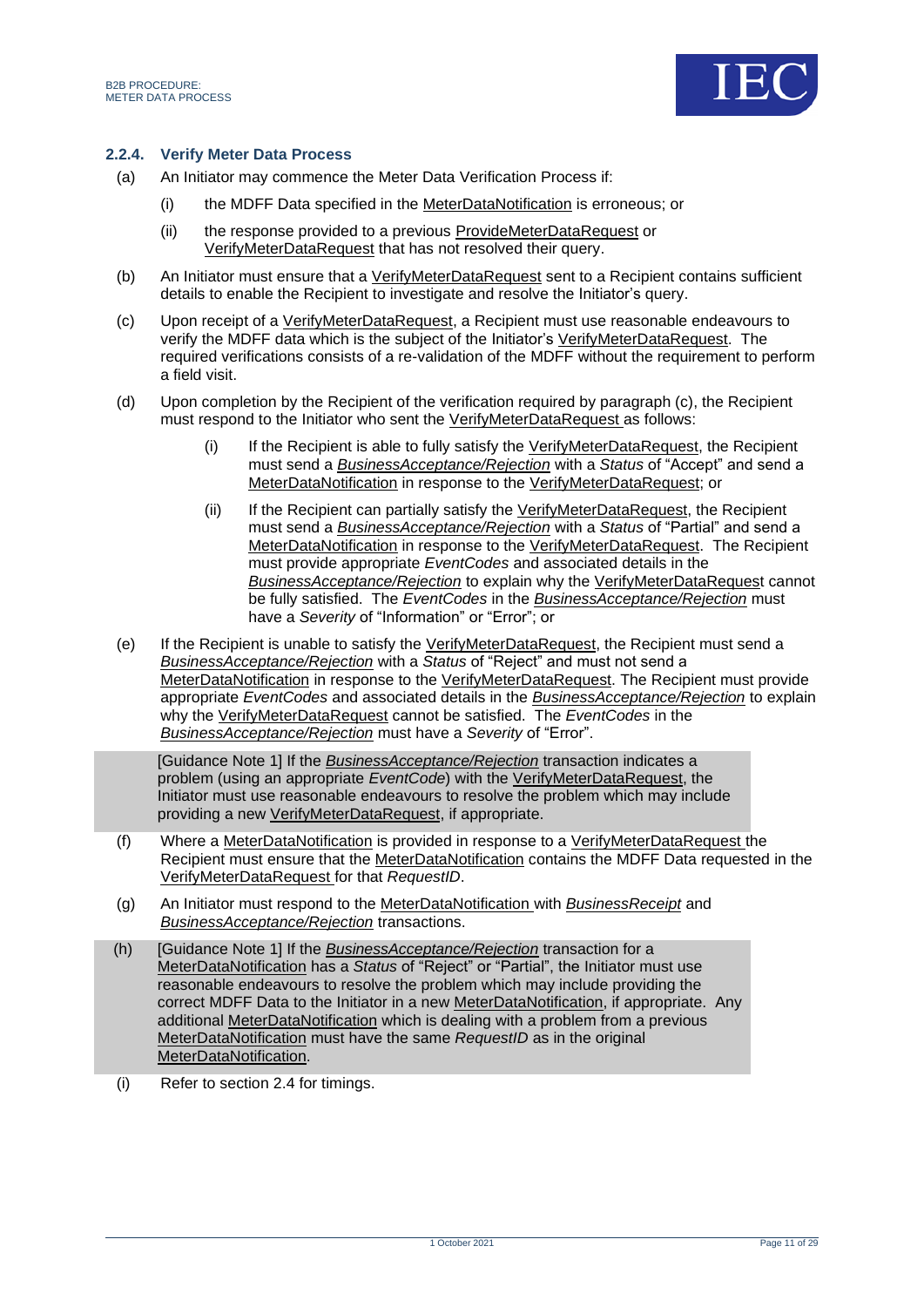

#### **2.2.5. Remote Service Process**

- (a) [Guidance Note 1] Prior to commencing the use of the Remote Service Process the Initiator and Recipient must agree the scope of the service(s) and the format of the response to the service request.
- (b) An Initiator may commence a RemoteServiceRequest process if they:
	- (i) [Guidance Note 4] are authorised to receive the requested information and
	- (ii) Require remote retrieval of information from a specified metering installation, or
	- (iii) require a reading on demand, or
	- (iv) require a scheduled reading to commence, end or change.
- (c) Upon receipt of a RemoteServiceRequest, a Recipient must respond to the Initiator who sent the RemoteServiceRequest, as follows:
	- (i) If the Recipient is able to fully satisfy the RemoteServiceRequest, the Recipient must send a *BusinessAcceptance/Rejection* with a *Status* of "Accept" and send a RemoteServiceResponse, in response to the RemoteServiceRequest; or
	- (ii) If the Recipient is unable to satisfy the RemoteServiceRequest, the Recipient must send a *BusinessAcceptance/Rejection* with a *Status* of "Reject" and must not send a RemoteServiceResponse in response to the RemoteServiceRequest. The Recipient must provide appropriate *EventCodes* and associated details in the *BusinessAcceptance/Rejection* to explain why the RemoteServiceRequest cannot be satisfied. The *EventCodes* in the *BusinessAcceptance/Rejection* must have a *Severity* of "Error".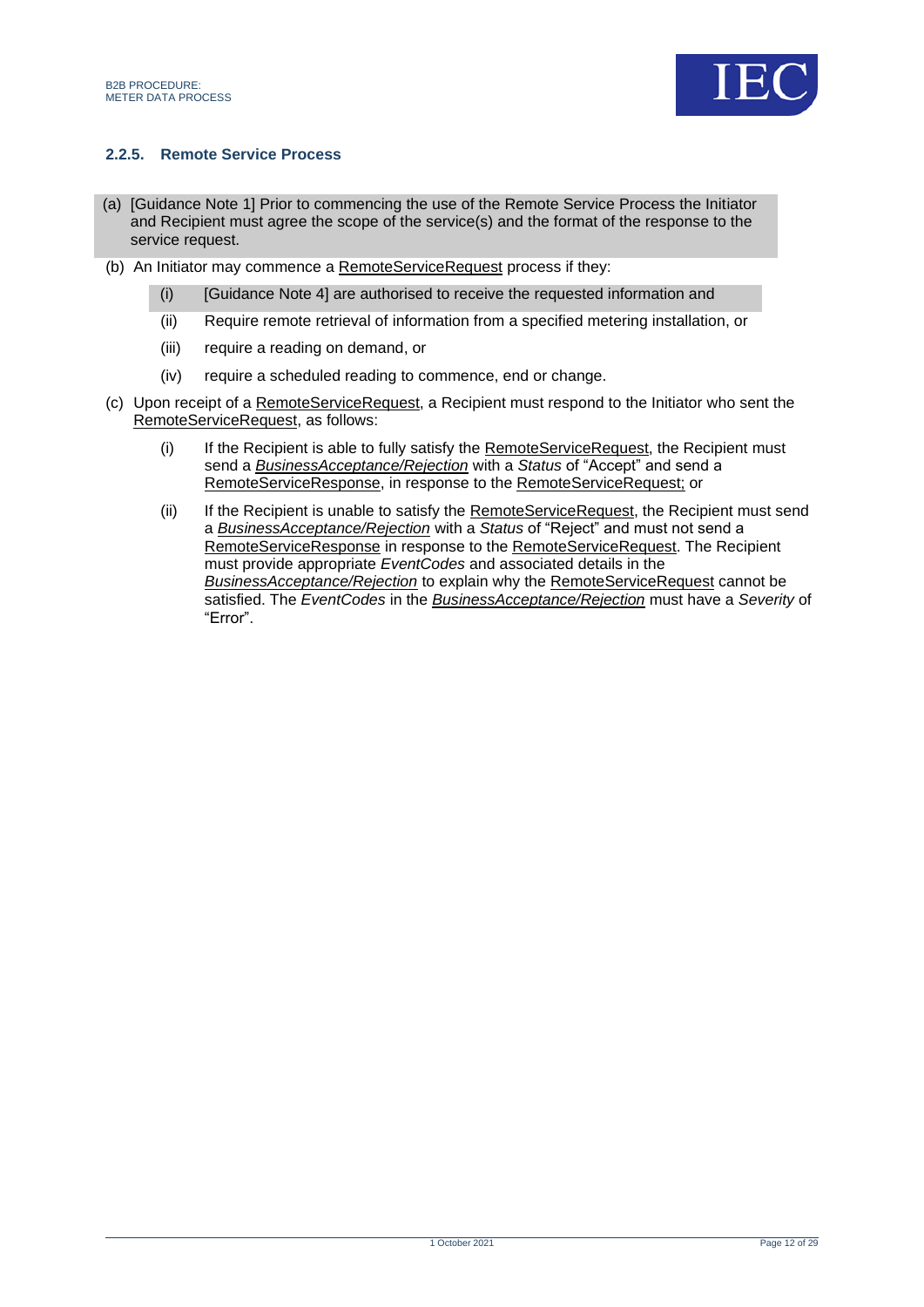



# <span id="page-12-0"></span>**2.3. Diagrams**

Each of the five processes described in section [2.2](#page-7-2) are illustrated in Figures 1-4:

<span id="page-12-1"></span>**Figure 1 Overview of the Meter Data Process**

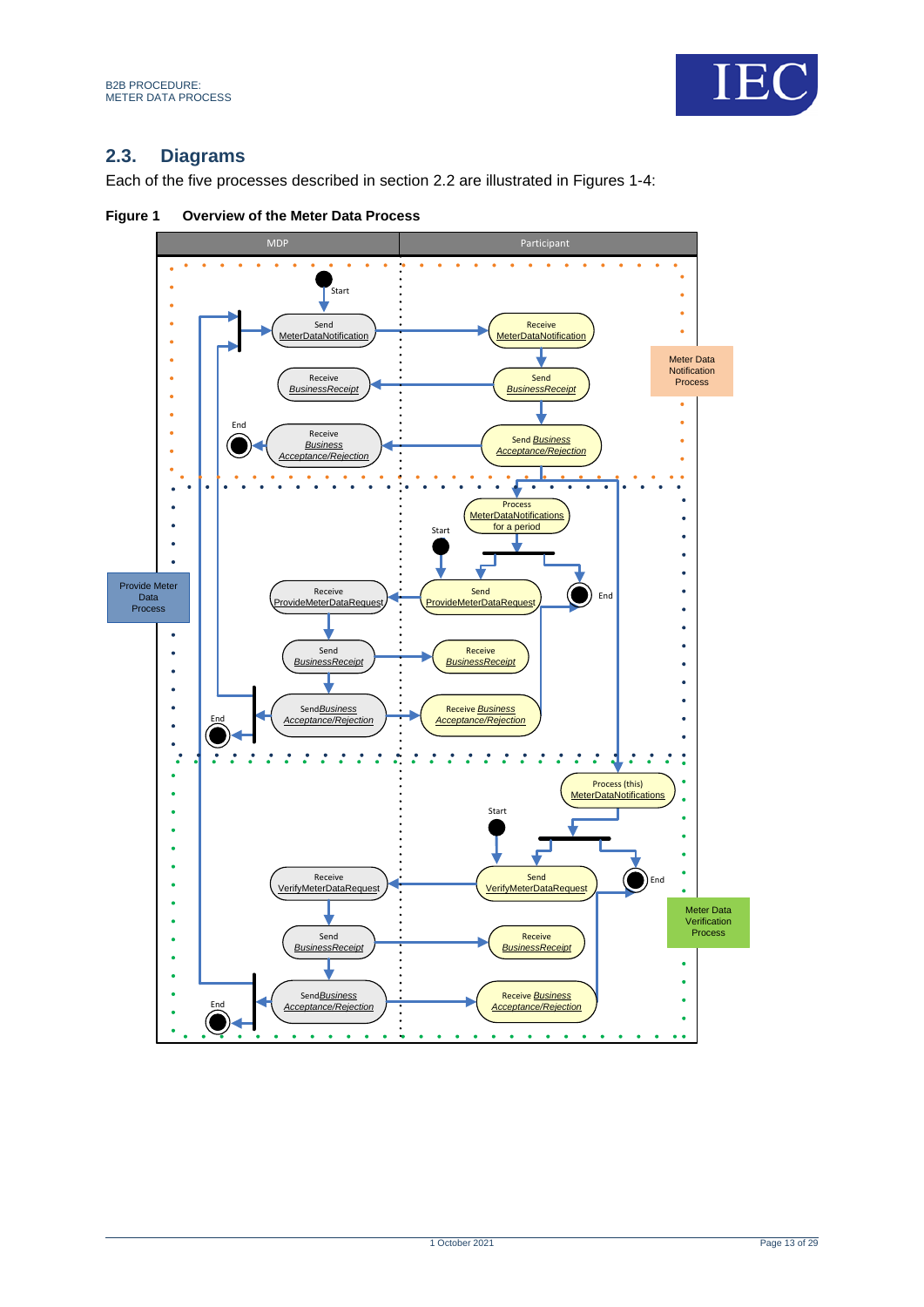

<span id="page-13-0"></span>



<span id="page-13-1"></span>



<span id="page-13-2"></span>**Figure 4 Remote Service Process**

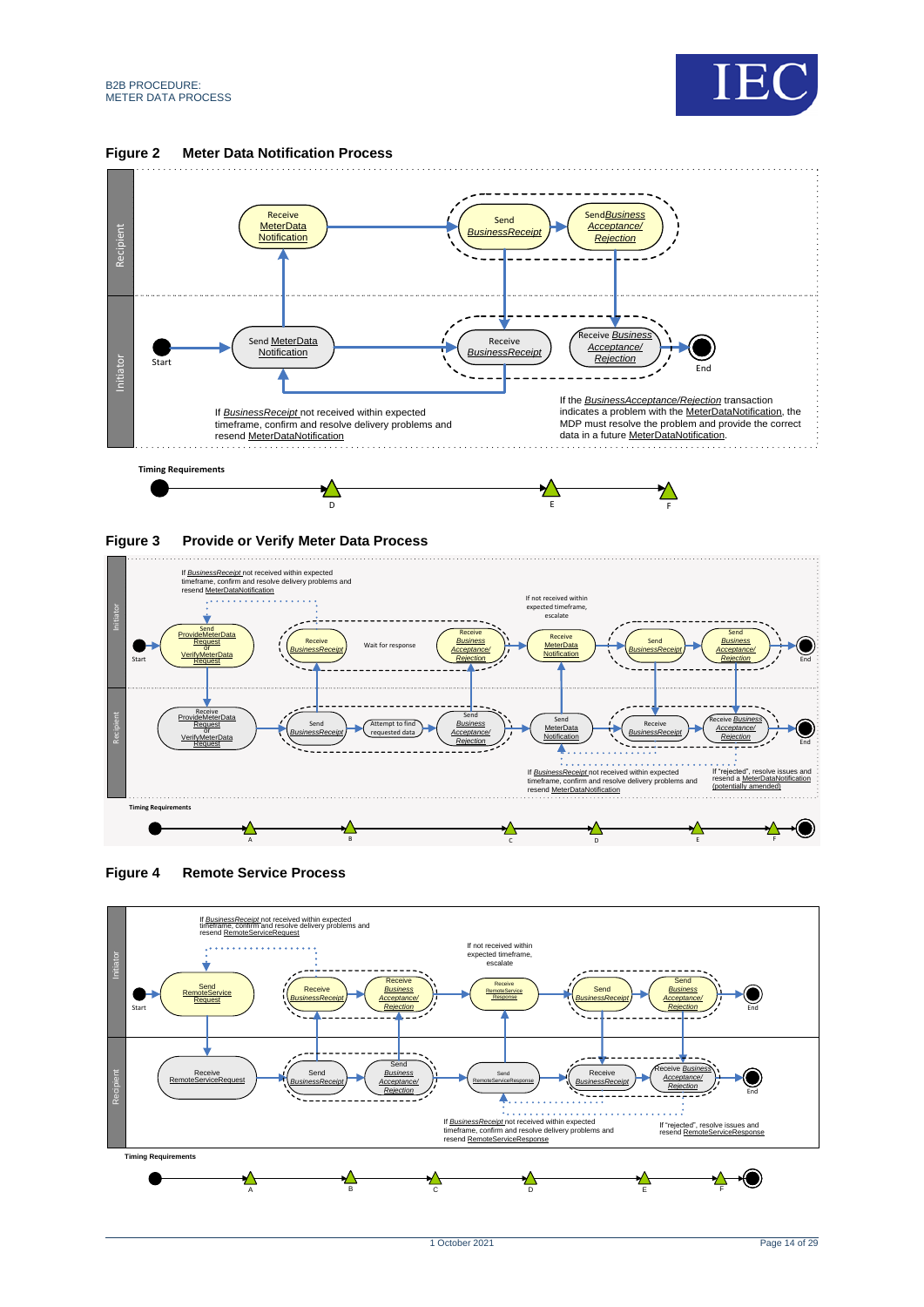B2B PROCEDURE: METER DATA PROCESS

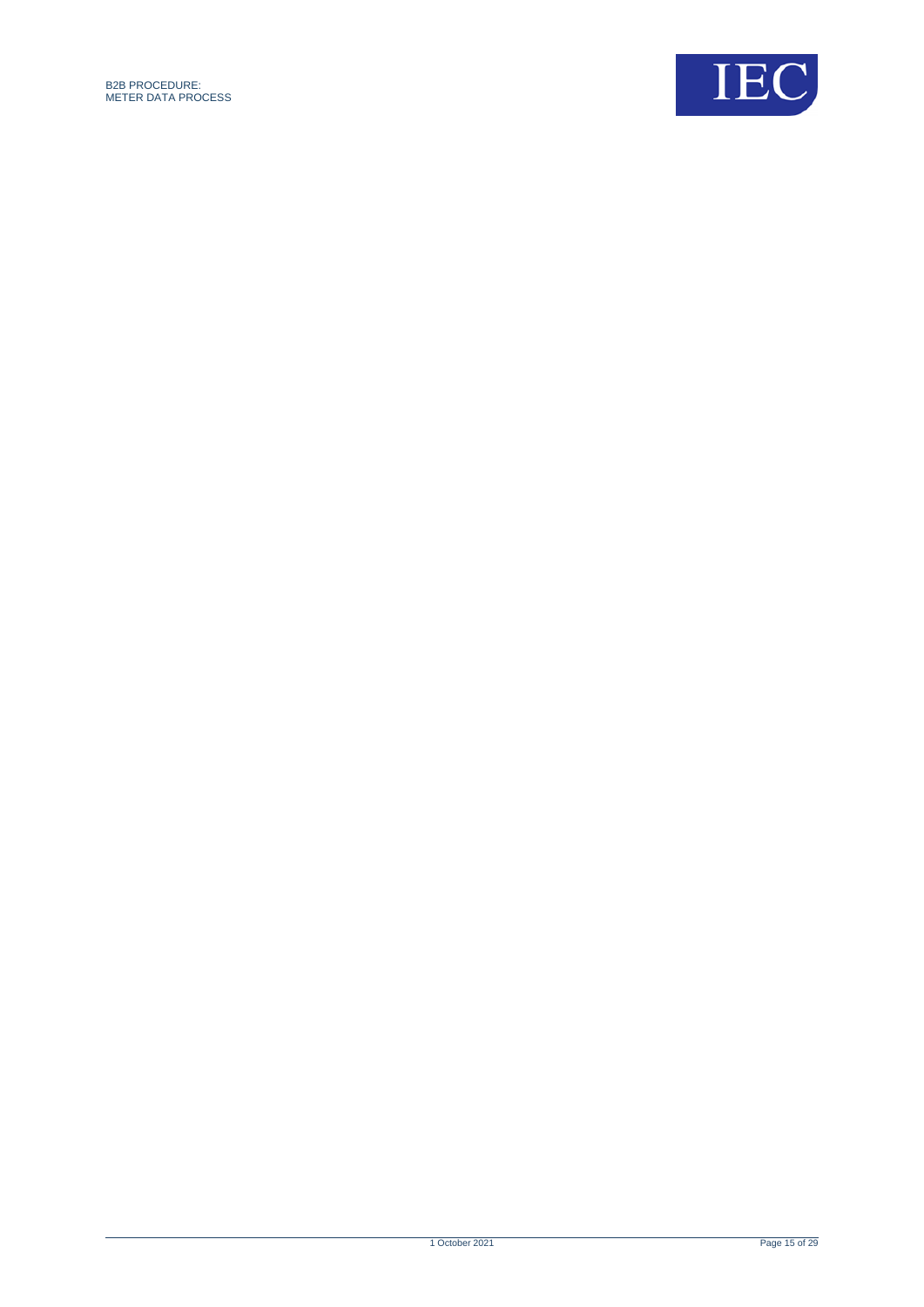

# <span id="page-15-0"></span>**2.4. Timing Requirements**

The Timing Points associated with each of the processes described in section [2.3](#page-12-0) are illustrated as points A to F in Figures 1-4 and are defined in table 4 and the associated Timing Periods are defined in table 5.

<span id="page-15-1"></span>

| Table 4<br><b>Timing Points</b>                                            |                     |                                                                                                                  |  |  |
|----------------------------------------------------------------------------|---------------------|------------------------------------------------------------------------------------------------------------------|--|--|
|                                                                            | <b>Timing Point</b> | <b>Definition</b>                                                                                                |  |  |
|                                                                            | A                   | When the Initiator issues a Request to the Recipient.                                                            |  |  |
|                                                                            | B                   | When the Initiator receives a Business Receipt from the Recipient.                                               |  |  |
|                                                                            | C                   | When the Recipient is attempting to satisfy the initiators Request and sends a<br>BusinessAcceptance/Rejection.  |  |  |
|                                                                            | D                   | When the Recipient sends a BusinessAcceptance/Rejection for a Request to the Initiator.                          |  |  |
| E<br>When the Recipient sends a Notification or Response to the Initiator. |                     |                                                                                                                  |  |  |
|                                                                            | F                   | When the Recipient receives a BusinessAcceptance/Rejection for a Notification or Response from the<br>Initiator. |  |  |

<span id="page-15-2"></span>

| Table 5 |  | <b>Timing Periods</b> |
|---------|--|-----------------------|
|         |  |                       |

| <b>Timing Period</b>                                                 | <b>Definition</b>                                                                                                                                                                                                                             | <b>Usage</b>                                                                                                                                                                                                                                                                                                                         |
|----------------------------------------------------------------------|-----------------------------------------------------------------------------------------------------------------------------------------------------------------------------------------------------------------------------------------------|--------------------------------------------------------------------------------------------------------------------------------------------------------------------------------------------------------------------------------------------------------------------------------------------------------------------------------------|
| <b>BusinessReceipt for</b><br><b>Requests</b>                        | This is from the Initiator sending the Request to<br>the receipt of a BusinessReceipt by the Initiator.<br>Commences at Timing Point A and ends at<br>Timing Point B.                                                                         | Used by the Initiator to determine whether the<br>Request has been received and can be read.<br>If the BusinessReceipt has not been received<br>before the expiry of this timing period the<br>Initiator may escalate the non-receipt and/or<br>resend the original request.                                                         |
| BusinessAcceptance/<br><b>Rejection for Requests</b>                 | This is from the Initiator sending the Request to<br>the receipt of a BusinessAcceptance/Rejection<br>for the Request by the Recipient.<br>Commences at Timing Point A and ends at<br>Timing Point C.                                         | Used by the Initiator to determine whether a<br>Request has been accepted by the Recipient.<br>If the BusinessAcceptance/Rejection has not<br>been received before the expiry of this Timing<br>Period, the Initiator may escalate the non-<br>receipt.                                                                              |
| MeterDataNotification/<br>Response for<br>Requests                   | This is from the Initiator sending a Request to<br>the Initiator receiving the associated<br>MeterDataNotification or Response from the<br>Recipient.<br>Commences at Timing Point A and ends at D.                                           | If the MeterDataNotification or Response has<br>not been received before the expiry of this<br>Timing Period, the Initiator may escalate the<br>non-receipt.                                                                                                                                                                         |
| <b>BusinessReceipt for</b><br>MeterDataNotification/<br>Response     | This is from the Recipient sending the<br>MeterDataNotification or Response to the receipt<br>of a BusinessReceipt by the Recipient.<br>Commences at Timing Point D and ends at<br>Timing Point E.                                            | Used by the Recipient to determine whether a<br>MeterDataNotification or Response has been<br>received and can be read.<br>If the BusinessReceipt has not been received<br>before the expiry of this timing period the<br>Recipient may escalate the non-receipt and/or<br>resend the original MeterDataNotification or<br>Response. |
| BusinessAcceptance/<br><b>Rejection</b> for<br>MeterDataNotification | This is the period from the Recipient sending the<br>MeterDataNotification or Response to the receipt<br>of a BusinessAcceptance/Rejection for the<br>Request by the Recipient.<br>Commences at Timing Point D and ends at<br>Timing point F. | Used by the Recipient to determine whether a<br>MeterDataNotification or Response has been<br>accepted by the Initiator.<br>If the BusinessAcceptance/Rejection has not<br>been received before the expiry of this Timing<br>Period, the Recipient may escalate the non-<br>receipt.                                                 |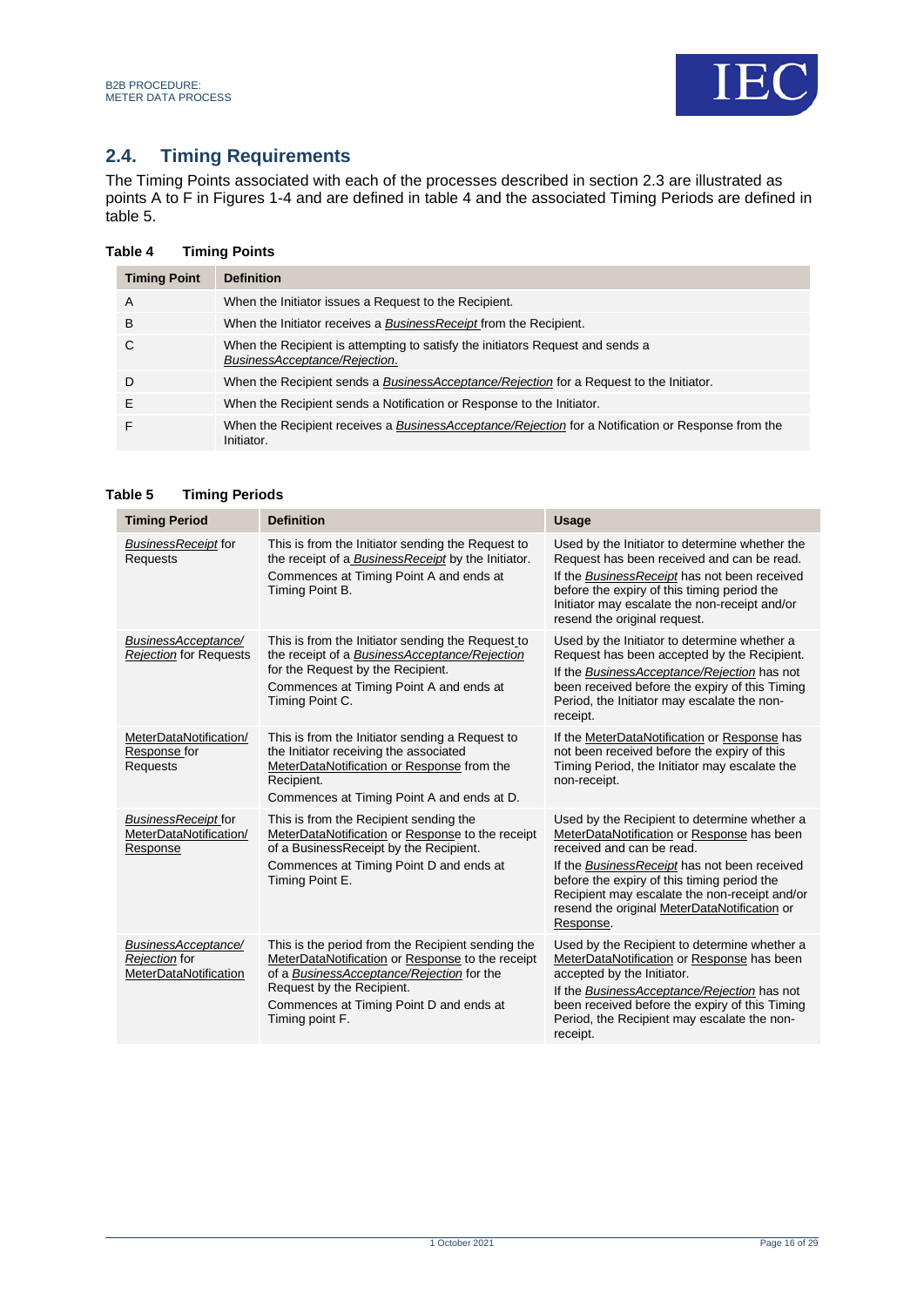

#### **2.4.1. Timing Requirements for Business Signals**

(a) The Timing Requirements for a *BusinessReceipt* and a *BusinessAcceptance/Rejection* other than those detailed in section [2.4.2](#page-16-0) are as specified in the B2B Procedure: B2B Technical Delivery Specification.

#### <span id="page-16-0"></span>**2.4.2. Timing Requirement for Normal MeterDataNotification Process**

(a) An Initiator must send a MeterDataNotification within the timeframe specified in Jurisdictional instruments, contractual arrangements and the Service Level Procedure (MDP).

#### **2.4.3. Timing Requirement for ProvideMeterDataRequest and VerifyMeterDataRequest**

[Guidance Note 1] Unless otherwise agreed between the parties the timings for PMD and VMD will be as follows:

- (a) An Initiator must not issue a ProvideMeterDataRequest relating to a scheduled reading event until:
	- (i) The Fourth Business Day following the read event for remotely read *metering installations*;
	- (ii) The Sixth Business Day following the published Next Scheduled Read Date for manually read *metering installations*; and
	- (iii) The Seventh Business Day of the calendar month for the previous month's MDFF data, for Non-contestable *Unmetered Loads*.
- (b) An Initiator must not issue a ProvideMeterDataRequest, relating to a ServiceOrderRequest for a manually read *metering installation* until the fourth Business Day following the receipt of the completed ServiceOrderResponse.
- (c) Where a Recipient is required to send a MeterDataNotification in response to a ProvideMeterDataRequest, the Recipient must send the MeterDataNotification within one Business Day of receiving the ProvideMeterDataRequest.
- (d) Where a Recipient is required to send a MeterDataNotification in response to a VerifyMeterDataRequest, the Recipient must send the MeterDataNotification within five Business Days of receiving the VerifyMeterDataRequest.

#### **2.4.4. Timing Requirement for RemoteServiceRequest**

(a) All timings are as agreed between the Recipient and the Initiator.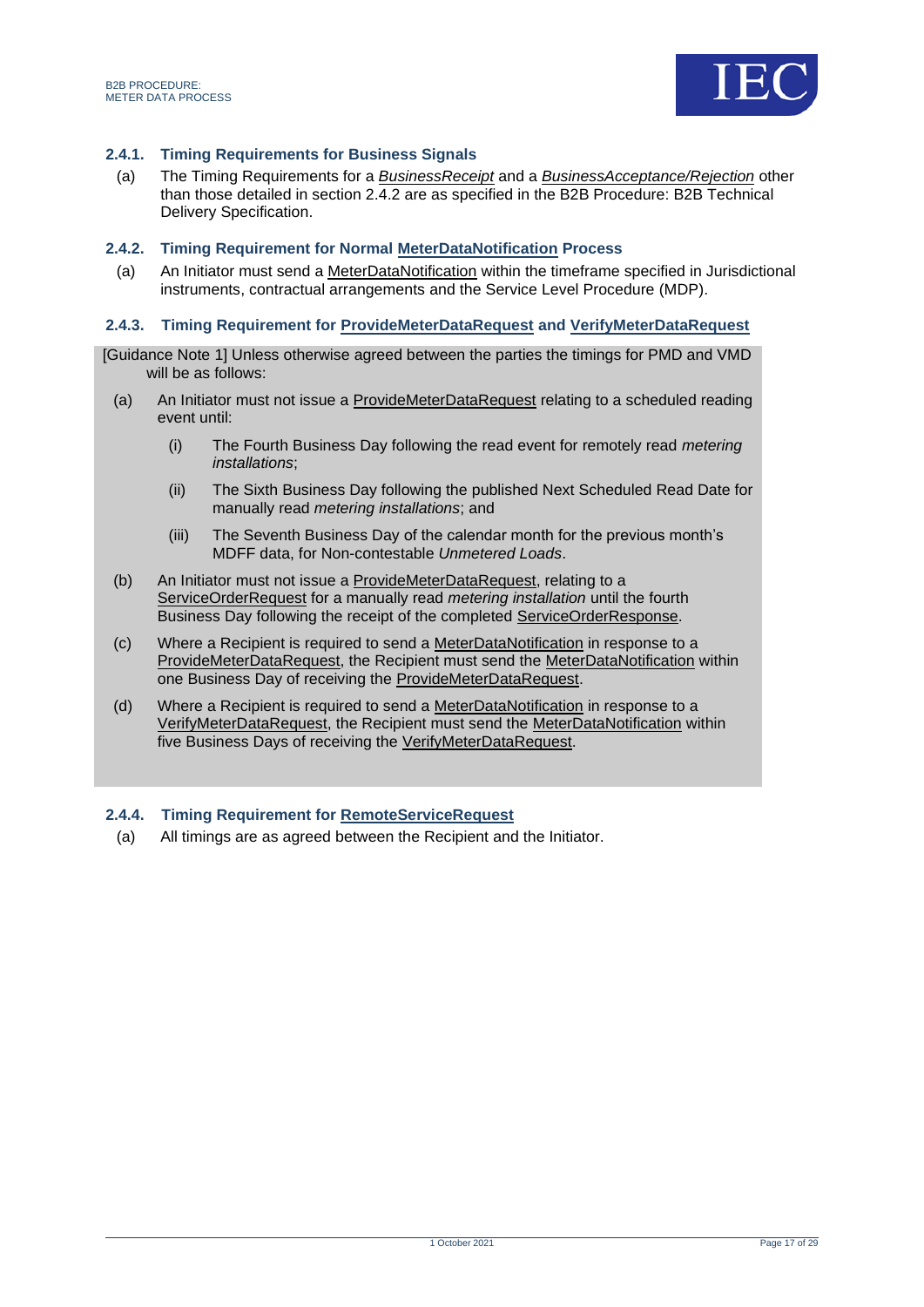

# <span id="page-17-0"></span>**2.5. Business Rules**

#### **2.5.1. Common**

- (a) [Guidance Note 1] MeterDataNotifications may be received out of sequence.
- (b) [Guidance Note 1] Prior to rejecting a MeterDataNotification, ProvideMeterDataRequest or VerifyMeterDataRequest on the basis that the Initiator does not have the correct Role for the *connection point*, Recipients must confirm that this is correct on the basis of information held in MSATS.
- (c) [Guidance Note 1] If a Recipient accepts a MeterDataNotification (with a *BusinessAcceptance/Rejection*) and subsequently discovers a problem with the MDFF data provided, the Recipient may raise a ProvideMeterDataRequest or VerifyMeterDataRequest to resolve the situation.
- (d) Any ProvideMeterDataRequest or VerifyMeterDataRequest with a *StartReadDate* earlier than the time limit prescribed in the NER for holding online data may be rejected by the Recipient.

#### **2.5.2. Meter Data Notification**

- (a) An Initiator issuing a MeterDataNotification must ensure that the MeterDataNotification contains either Accumulation Meter (a *CSVConsumptionData* record*)* or Interval Meter (a *CSVIntervalData* record) data and does not contain a mixture of the two.
- (b) An Initiator must ensure that the MDFF data provided in a MeterDataNotification is the latest version of that data.

#### **2.5.3. Provide Meter Data**

- (a) A Recipient who receives a ProvideMeterDataRequest must determine which Meter Readings the Initiator has requested in accordance with the following:
	- (i) For Accumulation Meters, the Recipient must provide all available MDFF data that the Initiator is entitled to for the inclusive period of the *StartReadDate* and *EndReadDate* specified in the **ProvideMeterDataRequest**. This includes all reading periods that ended in the requested date range.
	- (ii) For Interval Meters, the Recipient must provide all available MDFF data that the Initiator is entitled to for the inclusive period of the *StartReadDate* and *EndReadDate* specified in the ProvideMeterDataRequest.
- (b) If the *EndReadDate* is not provided in a ProvideMeterDataRequest, the Recipient must provide all MDFF data on and after the *StartReadDate* that the Initiator is entitled to receive.
- (c) [Guidance Note 1] Initiators must not repeatedly request MDFF data as a result of a fault within the processing of the data by the Initiator's systems.
- (d) Where an Initiator requests MDFF data in a ProvideMeterDataRequest for a period that covers a change between an Accumulation Meter and an Interval Meter, the Recipient must provide to the Initiator MeterDataNotifications with the MDFF data required for each date range applicable to each *metering installation* type.

#### **2.5.4. Verify Meter Data**

An Initiator must provide values in the fields in the VerifyMeterDataRequest to match the level of the data being queried:

- (a) If the data being queried is at the *NMI* level, only the *NMI* needs to be provided.
- (b) If the data being queried is at the single *meter* level, the *NMI* and the *MeterSerialNumber* must be provided.
- (c) If the data being queried is at an individual Datastream level, the *NMI*, *MeterSerialNumber* and *NMISuffix* must be provided.
- (d) If the data being queried relates to the configuration of a Site, the *NMI* and *NMIConfiguration* must be provided.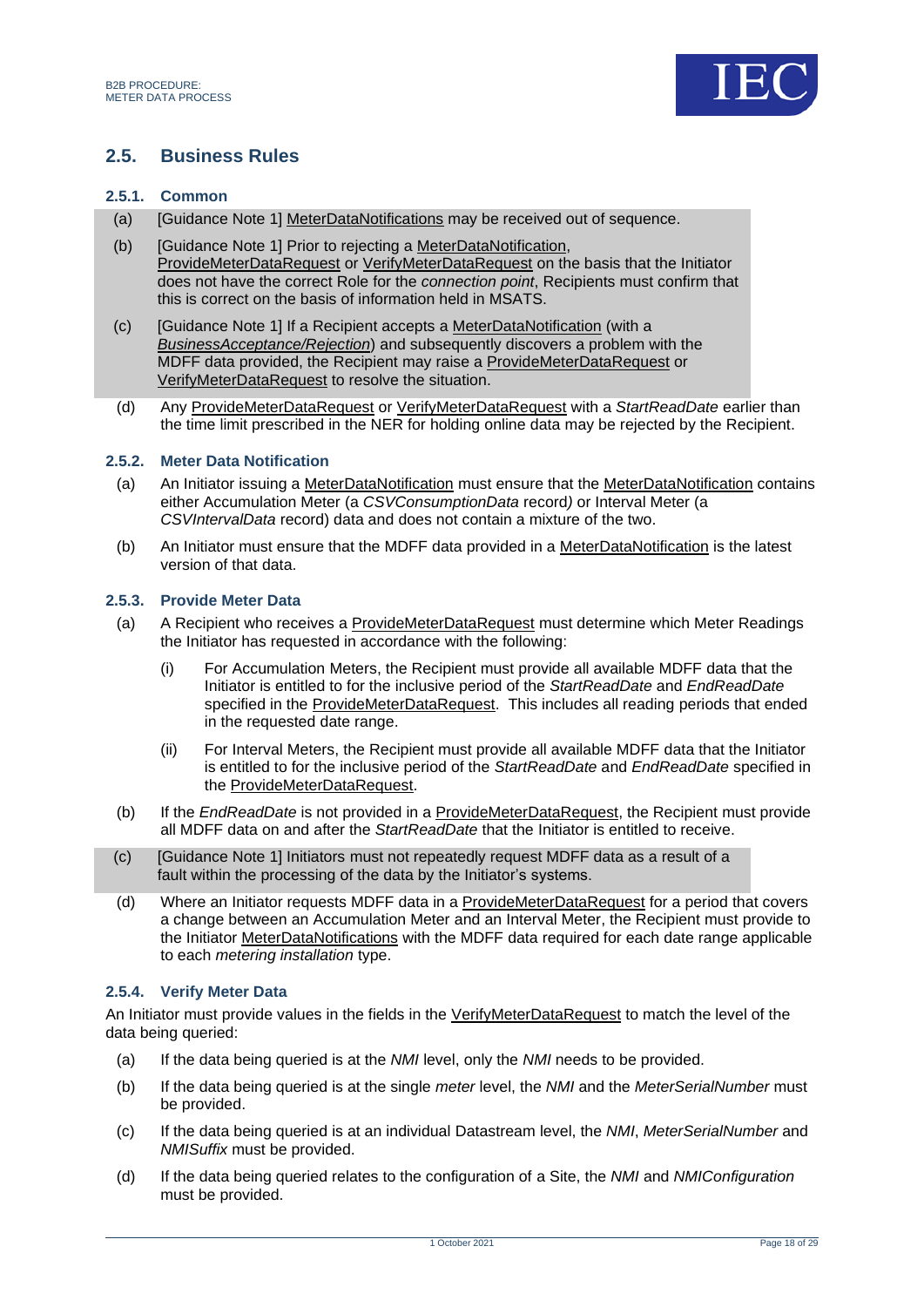

(e) The Initiator must ensure that the *InvestigationCode* and *InvestigationDescription* match the level of data provided as provided in paragraphs (a) - (d).

#### **2.5.4.1. Investigation Codes Usage**

(a) The Initiator must use the appropriate *InvestigationCode* as specified in table 6 to communicate the reason for the VerifyMeterDataRequest.

<span id="page-18-0"></span>

| Table 6 | <b>Investigation Code Explanations</b> |
|---------|----------------------------------------|
|         |                                        |

| <b>InvestigationCode</b>                | <b>Use</b>                                                                                                                                                                                                                                     |
|-----------------------------------------|------------------------------------------------------------------------------------------------------------------------------------------------------------------------------------------------------------------------------------------------|
| Confirm Reading For Vacant<br>Site      | Used where <i>substituted metering data</i> or <i>estimated metering data</i> is provided for a vacant site<br>and the Initiator reasonably believes the consumption is overstated.                                                            |
| Confirm Zero Consumption                | Used where the Initiator requires confirmation of a zero consumption value.                                                                                                                                                                    |
| Incomplete Data                         | Used where the Initiator reasonably believes that they have not received a complete set of<br>data.                                                                                                                                            |
|                                         | This code must only be used following a <b>ProvideMeterDataRequest</b> that has resulted in<br>incomplete MDFF data being provided.                                                                                                            |
| <b>Invalid MDFF Data</b>                | Used where the Initiator reasonably believes that data in the MDFF data (300/350 line) does<br>not match the configuration information in the MDFF data (200/250 line).                                                                        |
| Invalid Standing Data                   | This code is used where the Initiator reasonably believes that the configuration data in the<br>MDFF data is inconsistent with MSATS.<br>The Initiator must not use this code until the required timeframes for updating MSATS have<br>passed. |
| <b>Missing Datastream</b>               | Used where the Initiator reasonably believes that the channel/s are incomplete based on the<br>configuration information provided. This could be in the MDFF file or information obtained<br>elsewhere.                                        |
|                                         | This code must only be used following a ProvideMeterDataRequest that has resulted in<br>incomplete MDFF Data being provided.                                                                                                                   |
| Require Actual Reading or<br>Substitute | Used where the Initiator reasonably believes that they are entitled to Actual metering data or<br>substituted metering data for a specified period.                                                                                            |
|                                         | This code must only be used following a ProvideMeterDataRequest that has not provided<br>actual or substituted metering data.                                                                                                                  |
| <b>Require Final Substitute</b>         | Used where the Initiator has received a Substitution and reasonably believes they should have<br>received a Substitution with a quality flag of 'F' (see section 2.4 of Metrology Procedure: Part<br>B).                                       |
| <b>Scheduled Reading</b><br>Required    | Used where the Initiator reasonably believes that the NSRD has lapsed and the MDFF data<br>has not been provided within the required timeframe.                                                                                                |
|                                         | This code must only be used following a ProvideMeterDataRequest that resulted in Estimated<br>metering data being provided.                                                                                                                    |
| Service Order Reading<br>Required       | Used where the Initiator has received a ServiceOrderResponse with a ServiceOrderStatus of<br>'Partially Completed' or 'Completed' and the associated MDFF data has not been provided<br>within the required timeframe.                         |
|                                         | The Initiator must provide the ServiceOrderNumber in the InvestigationDescription field. This<br>code must only be used following a ProvideMeterDataRequest that has resulted in Estimated<br>MDFF Data being provided.                        |
| Verify High Reading                     | Used where the Initiator reasonably believes the Meter Reading is too high compared to<br>Historical Data, or following a customer complaint.<br>The verification required does not involve a field visit.                                     |
| Verify Low Reading                      | Used where the Initiator reasonably believes the Meter Reading is too low compared to                                                                                                                                                          |
|                                         | Historical Data, or following a customer complaint.<br>The verification required does not involve a field visit.                                                                                                                               |
| Verify/Missing Register                 | Used where the Initiator reasonably believes that the registers received in the MDFF do not                                                                                                                                                    |
|                                         | align with those in MSATS.<br>This code must only be used following a ProvideMeterDataRequest that has resulted in                                                                                                                             |
|                                         | incomplete MDFF Data being provided                                                                                                                                                                                                            |
| Require Estimate Data                   | Used where the Initiator reasonably believes they are entitled to an <i>Estimation</i> .                                                                                                                                                       |
|                                         | This code must only be used following a ProvideMeterDataRequest that has resulted in a<br>business event code of no data found                                                                                                                 |
| Meter Churn                             | Used where the Initiator reasonable believes that they have not received actual Meter Churn<br>data.                                                                                                                                           |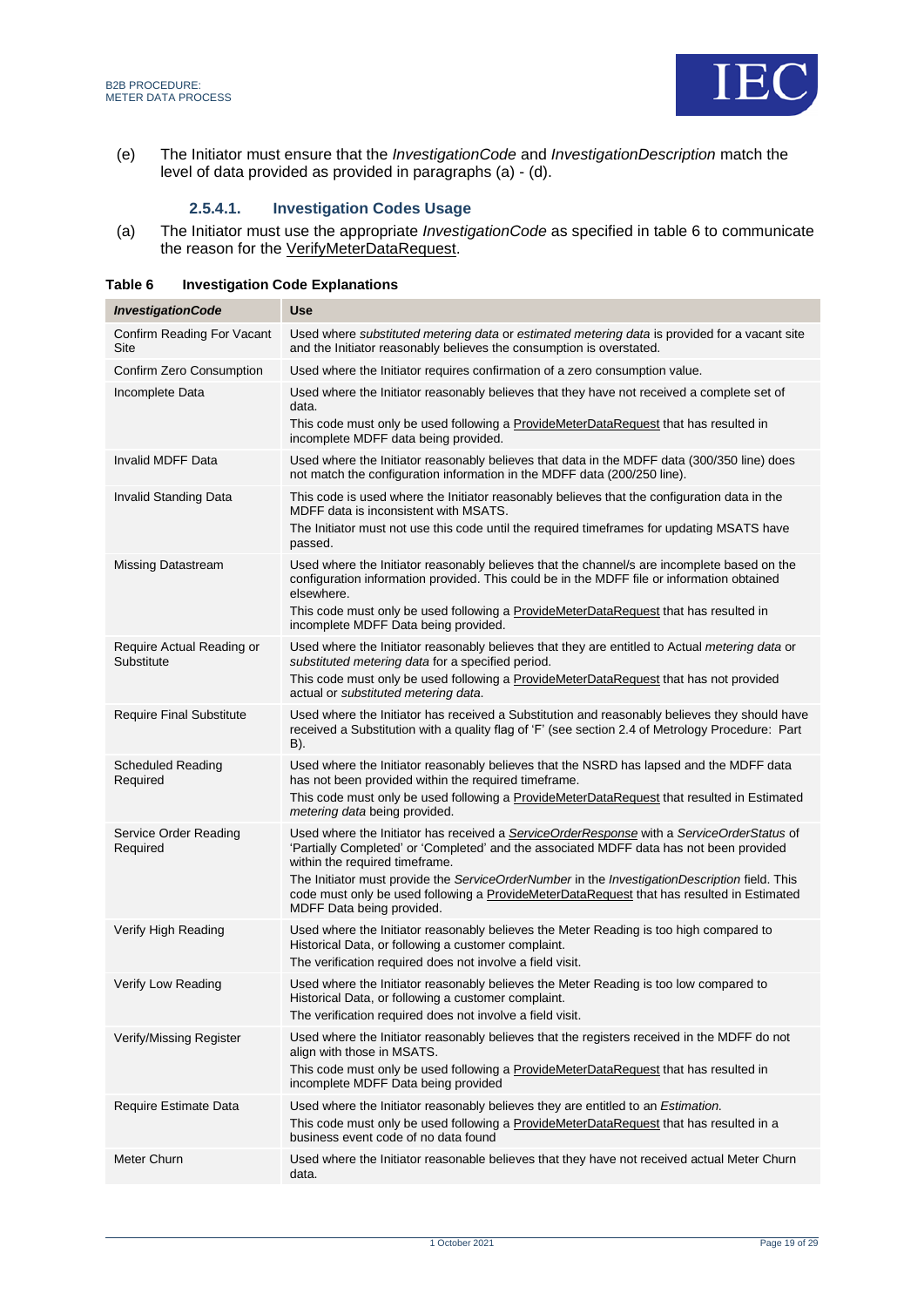

| <i><b>InvestigationCode</b></i> | <b>Use</b>                                                           |
|---------------------------------|----------------------------------------------------------------------|
| Other                           | Any other reason not covered by any other <i>InvestigationCode</i> . |

#### **2.5.5. Remote Service Request**

- (a) The Initiator must populate a RemoteServiceRequest (see Section 3.4)
- (b) The Recipient must send a RemoteServiceResponse (see Section 3.5).
- (c) The details provided in a RemoteServiceResponse must be as per the date and time provided in the request.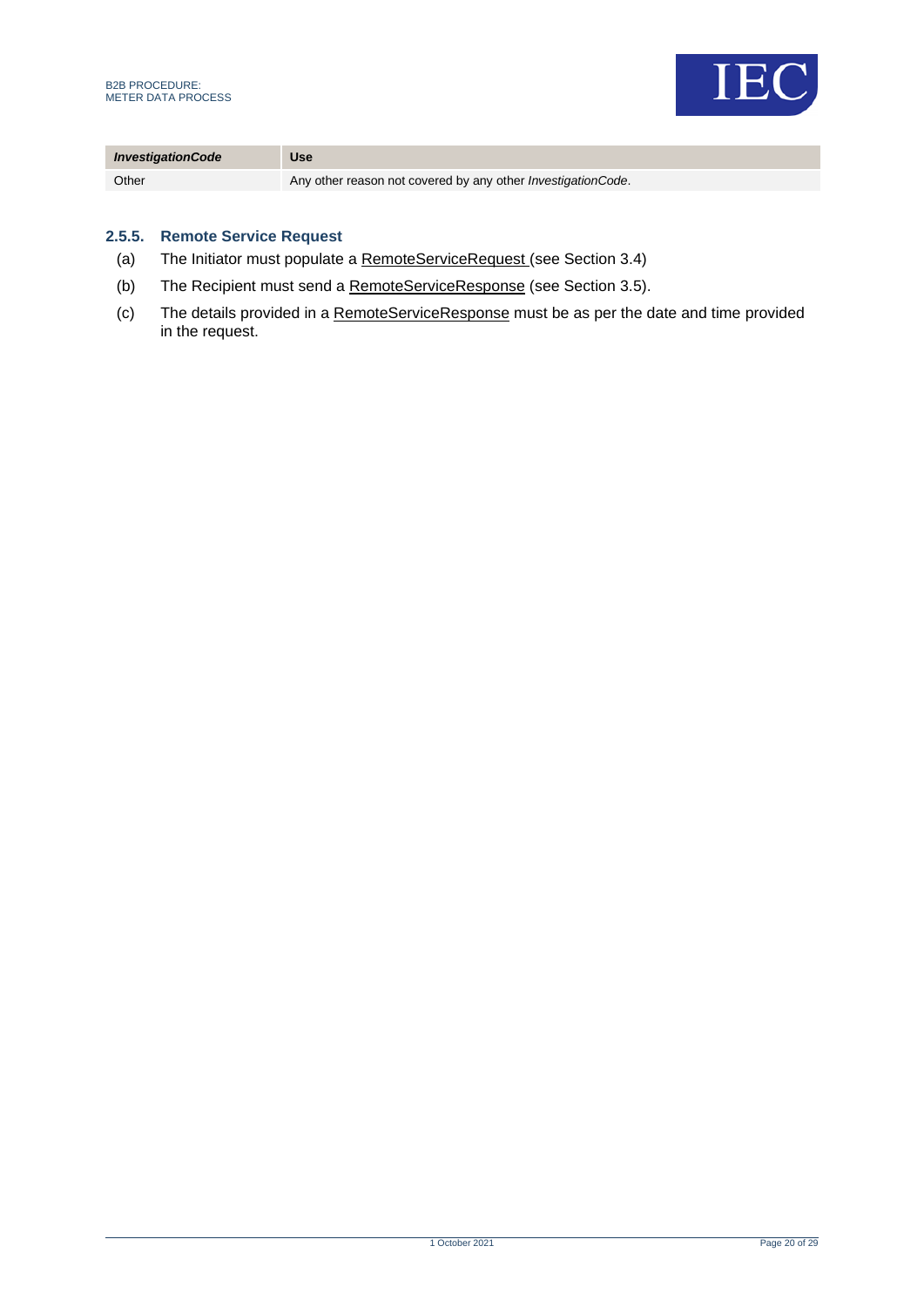

# <span id="page-20-0"></span>**3. TRANSACTIONS**

## **Key**

- $M =$  Mandatory (must be provided in all situations).
- $R$  = Required (must be provided if this information is available or has changed).
- O = Optional (may be provided and should be used if provided).
- $N = Not required (not required and may be ignored if provided).$

## <span id="page-20-1"></span>**3.1. ProvideMeterDataRequest Data**

(a) Initiators must ensure that the ProvideMeterDataRequest conforms to the usage, format and definitional rules detailed in table 7:

#### <span id="page-20-3"></span>**Table 7 ProvideMeterDataRequest Data**

| <b>Field</b>         | Format      | <b>Use</b> | <b>Definition</b>                                                                                                         |
|----------------------|-------------|------------|---------------------------------------------------------------------------------------------------------------------------|
| <b>InitiatorRole</b> | VarChar(4)  | M          | The Initiator's Role requesting the MDFF Data. Participant Role as published in<br>MSATS.                                 |
| RequestID            | VarChar(15) | M          | Initiator defined reference, used for reference and tracking. Must be a new<br>(unused) number, unique for the Initiator. |
| <b>NMI</b>           | Char(10)    | M          | NMI for the connection point missing data.                                                                                |
| <b>NMIChecksum</b>   | Char(1)     | O          | NMI Checksum for the <i>connection point</i> missing data.                                                                |
| <b>StartReadDate</b> | <b>DATE</b> | M          | The start date for the period for which the Initiator is requesting MDFF data.                                            |
| EndReadDate          | <b>DATE</b> | O          | The end date for the period for which the initiator is requesting MDFF data.                                              |

## <span id="page-20-2"></span>**3.2. VerifyMeterDataRequest Data**

(a) Initiators must ensure that the VerifyMeterDataRequest conforms to the usage, format and definitional rules detailed in table 8:

| <b>Field</b>            | Format       | Use -<br><b>Interval</b><br>Data | Use -<br>Accu<br>mulati<br>on<br>Data | <b>Definition</b>                                                                                                                                                                                                                                                                                        |
|-------------------------|--------------|----------------------------------|---------------------------------------|----------------------------------------------------------------------------------------------------------------------------------------------------------------------------------------------------------------------------------------------------------------------------------------------------------|
| <b>InitiatorRole</b>    | VarChar(4)   | M                                | M                                     | The market role of the Initiator querying the MDFF Data. Participant<br>Role as published in MSATS.                                                                                                                                                                                                      |
| RequestID               | VarChar(15)  | M                                | M                                     | Initiator defined reference, used for reference and tracking. Must<br>be a new (unused) number, unique for the Initiator.                                                                                                                                                                                |
| <b>NMI</b>              | Char(10)     | M                                | M                                     | NMI for the connection point being queried.                                                                                                                                                                                                                                                              |
| NMIChecksum             | Char(1)      | $\circ$                          | $\Omega$                              | NMI Checksum for the connection point.                                                                                                                                                                                                                                                                   |
| <b>NMIConfiguration</b> | VarChar(240) | M/N                              | M/N                                   | The NMIConfiguration provided in the MDFF Data being queried. If<br>this value is provided, the expected NMIConfiguration or the<br>perceived problem of the configuration must be provided in the<br>InvestigationDescription field.<br>Refer to 2.5.4 for the rules regarding the usage of this field. |
| <b>MeterSerial</b>      | VarChar(12)  | M/N                              | M/N                                   | Meter Serial ID.<br>Only required if the data being queried is at the single <i>meter</i> level<br>or an individual Datastream level.<br>Refer to section 2.5.4 for the rules regarding the usage of this field.                                                                                         |
| <b>NMISuffix</b>        | Char(2)      | M/N                              | M/N                                   | As defined in the NMI Procedure eg. 'E1','K1','Q2' etc.<br>Mandatory if the data being queried is at an individual Datastream<br>level (ie a single NMISuffix) or if a CurrentRead is provided.<br>Refer to section 2.5.4 for the rules regarding the usage of this field.                               |
| RegisterID              | VarChar(10)  | $\circ$                          | $\circ$                               | Register identifier. Defined the same as the RegisterID field in the<br>CATS_Register_Identifier table.<br>May be provided where the data being queried relates to a single<br>RegisterID or if a CurrentRead is provided                                                                                |

#### <span id="page-20-4"></span>**Table 8 VerifyMeterDataRequest Data**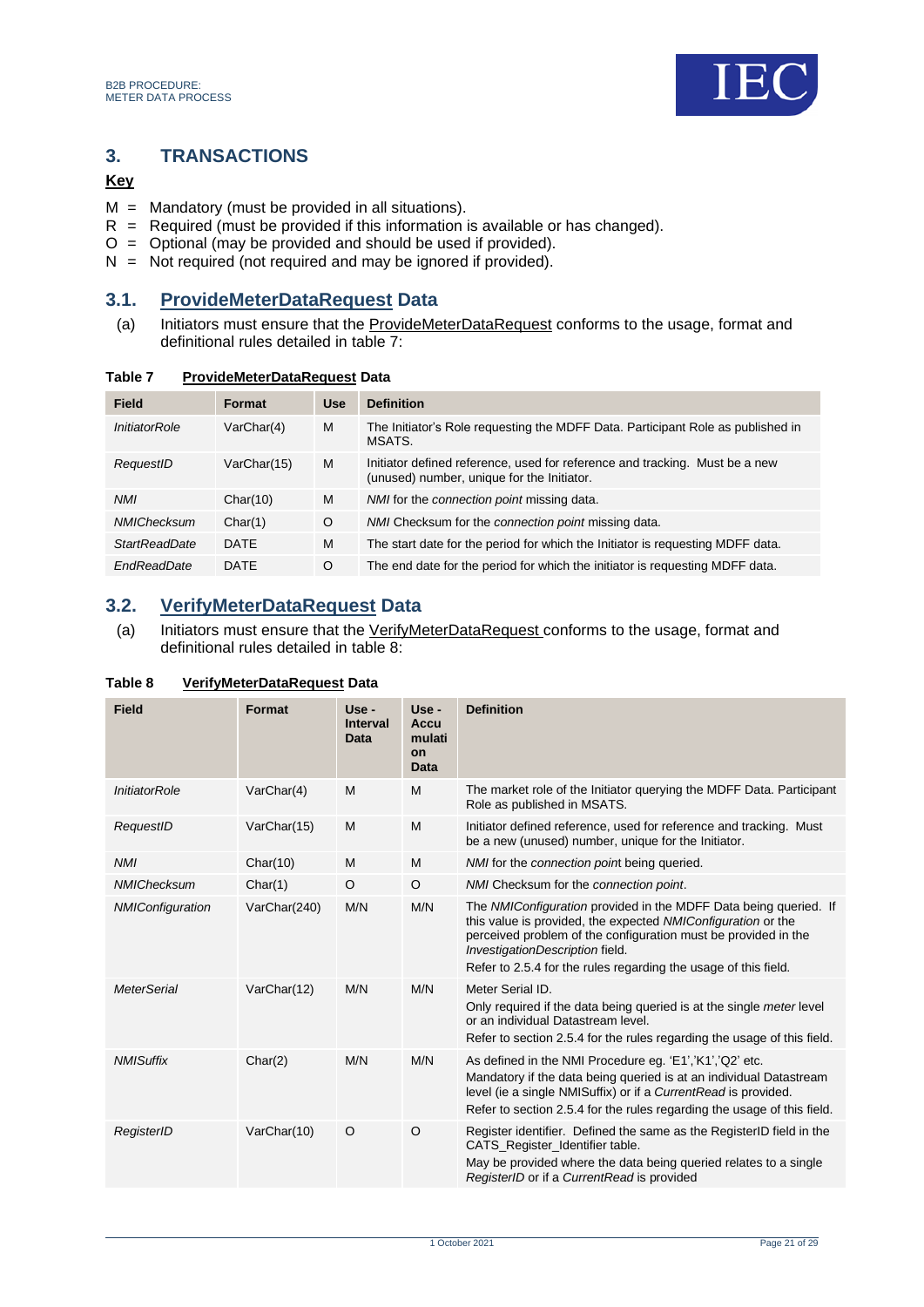

| Field                                      | Format        | Use -<br><b>Interval</b><br>Data | Use -<br>Accu<br>mulati<br>on<br>Data | <b>Definition</b>                                                                                                                                                                                                                                                                                                                                                                                                                                                                                                                                                                      |
|--------------------------------------------|---------------|----------------------------------|---------------------------------------|----------------------------------------------------------------------------------------------------------------------------------------------------------------------------------------------------------------------------------------------------------------------------------------------------------------------------------------------------------------------------------------------------------------------------------------------------------------------------------------------------------------------------------------------------------------------------------------|
| CurrentRead                                | VarChar(15)   | N                                | M/N                                   | Original Meter Reading provided in the MDFF data being queried.<br>This must be presented as a Register Read. Example of values:<br>1234567.123 or 0012456.123.<br>Values must include leading zeros.<br>Values must be exclusive of <i>meter</i> multipliers.<br>Mandatory for Accumulation Meters if any of the following<br>InvestigationCodes are used:<br>• Confirm Reading For Vacant Site<br>• Verify High Reading<br>• Verify Low Reading<br>• Confirm Zero Consumption<br>If this field is populated, the NMISuffix must be populated and the<br>RegisterID may be populated. |
| <b>CurrentReadDate</b>                     | <b>DATE</b>   | N                                | M/N                                   | Date of the Meter Reading in the MDFF data being queried.<br>Must be provided if <i>CurrentRead</i> is populated.                                                                                                                                                                                                                                                                                                                                                                                                                                                                      |
| <b>CurrentConsumption</b>                  | Numeric(15,3) | N                                | M/N                                   | Original consumption figure (in kWh) in the MDFF data being<br>queried.<br>Must be provided if <i>CurrentRead</i> is populated.                                                                                                                                                                                                                                                                                                                                                                                                                                                        |
| <b>StartReadDate</b>                       | DATE          | M                                | М                                     | The first day of the period the Initiator is querying.                                                                                                                                                                                                                                                                                                                                                                                                                                                                                                                                 |
| EndReadDate                                | <b>DATE</b>   | M                                | O                                     | The last day of the period the Initiator is querying.<br>If querying a single day's <i>interval metering data</i> or a single<br>accumulation Meter Reading, this date is the same as the<br>StartReadDate.                                                                                                                                                                                                                                                                                                                                                                            |
| <i><b>InvestigationCode</b></i>            | VarChar(40)   | M                                | М                                     | Allowed values:<br>• Confirm Reading For Vacant Site<br>• Confirm Zero Consumption<br>• Incomplete Data<br>• Invalid MDFF Data<br>• Invalid Standing Data<br>• Missing Datastream<br>• Require Actual Reading or Substitute<br>• Scheduled Reading Required<br>• Require Final Substitute<br>• Service Order Reading Required<br>• Verify High Reading<br>• Verify Low Reading<br>• Verify/Missing Register<br><b>Require Estimate Data</b><br>$\bullet$<br>• Meter Churn<br>• Other                                                                                                   |
| <i><b>InvestigationDescrip</b></i><br>tion | Varchar(240)  | М                                | М                                     | Free text that must be used to assist the investigation. The Initiator<br>must specify the Meter Reading, the period and the description of<br>the problem.                                                                                                                                                                                                                                                                                                                                                                                                                            |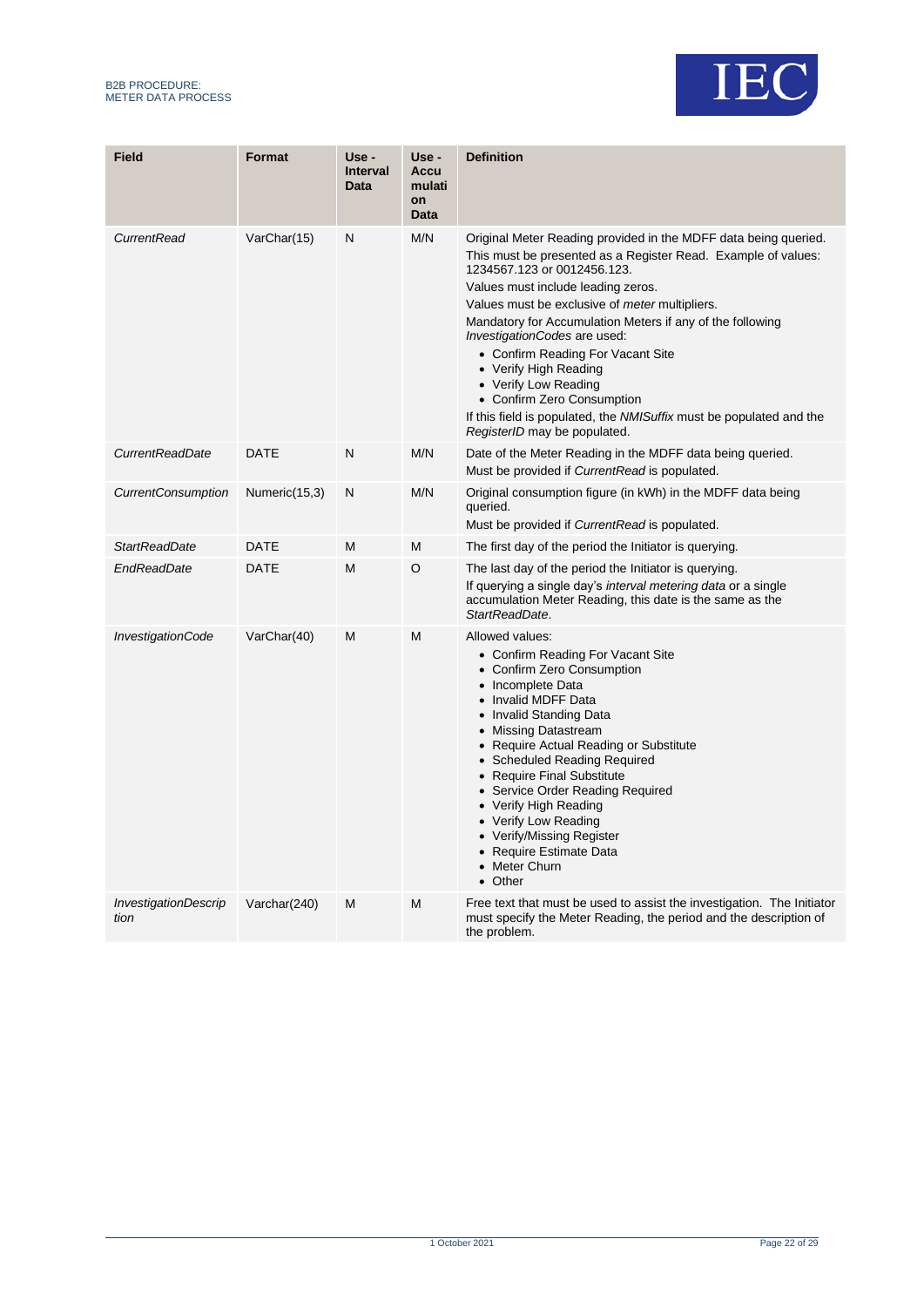

# <span id="page-22-0"></span>**3.3. MeterDataNotification Data**

(a) Initiators must ensure that the MeterDataNotification conforms to the usage, format and definitional rules detailed in table 9:

| <b>Field</b>           | <b>Format</b>  | <b>Use</b> | <b>Definition</b>                                                                                                                                                                                                                                                                                                         |  |  |  |
|------------------------|----------------|------------|---------------------------------------------------------------------------------------------------------------------------------------------------------------------------------------------------------------------------------------------------------------------------------------------------------------------------|--|--|--|
| RecipientRole          | VarChar(4)     | M          | The Recipient's Role as published in MSATS.                                                                                                                                                                                                                                                                               |  |  |  |
| RequestID              | VarChar(15)    | M/N        | The RequestID provided in the initiating Request.<br>Not required when transaction sent as part of the normal Meter Data<br>Notification Process.<br>Mandatory when the transaction is sent to the requesting Initiator as a<br>response to a ProvideMeterDataRequest, VerifyMeterDataRequest or<br>RemoteServiceRequest. |  |  |  |
| CSVConsumptionData     | <b>CSVDATA</b> | R          | Contains embedded data in CSV format for Accumulation Meters. This is<br>the standard file format for <i>accumulated metering data</i> -defined in a valid<br>MDFF.<br>Refer to 2.5.2a for details of the usage of this field.                                                                                            |  |  |  |
| <b>CSVIntervalData</b> | <b>CSVDATA</b> | R          | Contains embedded data in CSV format for Interval Meters. This is the<br>standard file format for <i>interval metering data</i> -defined in a valid MDFF.<br>Refer to 2.5.2 a for details of the usage of this field.                                                                                                     |  |  |  |

#### <span id="page-22-2"></span>**Table 9 MeterDataNotification Data**

# <span id="page-22-1"></span>**3.4. RemoteServiceRequest Data**

(a) Initiators must ensure that the RemoteServiceRequest conforms to the usage, format and definitional rules detailed in table 10:

<span id="page-22-3"></span>**Table 10 RemoteServiceRequest Data**

| <b>Field</b>                 | Format      | <b>Use</b> | <b>Definition</b>                                                                                                                                                                                                                                                                                       |
|------------------------------|-------------|------------|---------------------------------------------------------------------------------------------------------------------------------------------------------------------------------------------------------------------------------------------------------------------------------------------------------|
| RequestID                    | VARCHAR(15) | M          | Initiator defined reference, used for reference and tracking. Must be a new<br>(unused) number, unique for the Initiator.                                                                                                                                                                               |
| <b>NMI</b>                   | CHAR(10)    | M          | NMI for the connection point.                                                                                                                                                                                                                                                                           |
| <b>NMIChecksum</b>           | CHAR(1)     | $\circ$    | NMI Checksum for the connection point.                                                                                                                                                                                                                                                                  |
| <b>MeterSerialNum</b><br>ber | VARCHAR(12) | O          | Meter Serial ID(s).<br>This is a repeatable field to allow for the provision of multiple meters.<br>When left blank it indicates that the service applies to all meters associated<br>with the NMI.                                                                                                     |
| <b>ServiceType</b>           | VARCHAR(40) | M          | Describes the specific service required<br><b>Standard Values:</b><br>Remote On Demand Meter Read<br>$\bullet$<br>Metering Installation Inquiry<br>$\bullet$<br>Start Remote Scheduled Meter Read<br>Stop Remote Scheduled Meter Read<br>Change Remote Scheduled Meter Read<br><user defined=""></user> |
| <b>RequestCode</b>           | VARCHAR(40) | M          | Describes the specific type of measurement/data that the initiator requires.<br>Standard values:<br><b>Meter Contactor Status</b><br>Voltage<br>Current<br>Average Voltage<br>Events<br>Frequency<br><b>Active Energy</b><br><b>Reactive Energy</b><br><b>Index Read</b><br><user defined=""></user>    |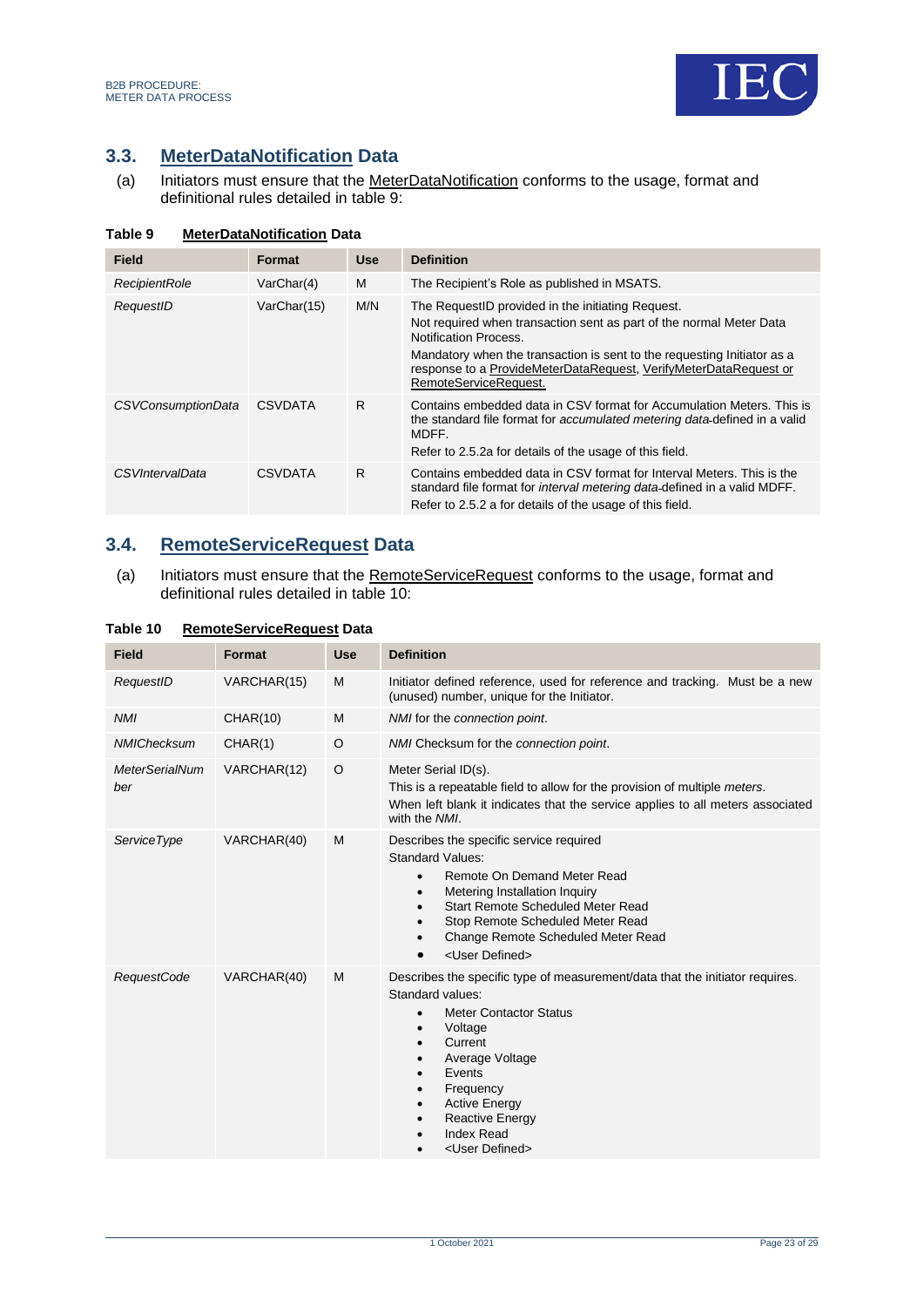

| <b>Field</b>              | Format          | <b>Use</b> | <b>Definition</b>                                                                                                                                                                                                                                                                                                                                                                   |
|---------------------------|-----------------|------------|-------------------------------------------------------------------------------------------------------------------------------------------------------------------------------------------------------------------------------------------------------------------------------------------------------------------------------------------------------------------------------------|
| <b>ResponseForma</b><br>t | VARCHAR(20)     | M          | This defines the structure of the response payload as agreed between the<br>Initiator and Recipient<br><b>Standard Values:</b><br><b>MDN</b><br><b>CSV</b><br><b>MDFF</b><br><b>XML</b><br>BASE64<br><user defined=""><br/>Where MDN is used the response will follow existing meter data delivery<br/>mechanisms. Otherwise the return data will be in the response payload</user> |
| <b>FromDateTime</b>       | <b>DATETIME</b> | $\circ$    | When blank assumes current date and time. The time will be EST unless<br>otherwise agreed.                                                                                                                                                                                                                                                                                          |
| <b>ToDateTime</b>         | <b>DATETIME</b> | $\circ$    | When blank assumes current date and time. The time will be EST unless<br>otherwise agreed.                                                                                                                                                                                                                                                                                          |
| UserDef1                  | VARCHAR(240)    | O          | Usage agreed between initiator and recipient.<br>Can be used for example to define different measurement periods for the<br>response, or measurement such as power factor, or request secondary data<br>streams in the response.                                                                                                                                                    |
| UserDef <sub>2</sub>      | VARCHAR(240)    | O          | Usage agreed between initiator and recipient.                                                                                                                                                                                                                                                                                                                                       |
| UserDef3                  | VARCHAR(240)    | O          | Usage agreed between initiator and recipient.                                                                                                                                                                                                                                                                                                                                       |
| UserDef4                  | VARCHAR(240)    | $\circ$    | Usage agreed between initiator and recipient.                                                                                                                                                                                                                                                                                                                                       |
| UserDef5                  | VARCHAR(240)    | $\circ$    | Usage agreed between initiator and recipient.                                                                                                                                                                                                                                                                                                                                       |
| UserDef6                  | VARCHAR(240)    | $\circ$    | Usage agreed between initiator and recipient.                                                                                                                                                                                                                                                                                                                                       |
| UserDef7                  | VARCHAR(240)    | O          | Usage agreed between initiator and recipient.                                                                                                                                                                                                                                                                                                                                       |
| UserDef8                  | VARCHAR(240)    | O          | Usage agreed between initiator and recipient.                                                                                                                                                                                                                                                                                                                                       |
| UserDef9                  | VARCHAR(240)    | O          | Usage agreed between initiator and recipient.                                                                                                                                                                                                                                                                                                                                       |
| UserDef10                 | VARCHAR(240)    | $\circ$    | Usage agreed between initiator and recipient.                                                                                                                                                                                                                                                                                                                                       |

# <span id="page-23-0"></span>**3.5. RemoteServiceResponse Data**

(a) Recipients must ensure that the RemoteServiceResponse conforms to the usage, format and definitional rules detailed in table 11:

| <b>Field</b>          | Format      | <b>Use</b> | <b>Definition</b>                                                                                                                                                                                                                                                                                                                              |
|-----------------------|-------------|------------|------------------------------------------------------------------------------------------------------------------------------------------------------------------------------------------------------------------------------------------------------------------------------------------------------------------------------------------------|
| RequestID             | VARCHAR(15) | M          | Initiator defined reference, used for reference and tracking. Must be a new<br>(unused) number, unique for the Initiator.                                                                                                                                                                                                                      |
| <b>NMI</b>            | CHAR(10)    | M          | NMI for the connection point.                                                                                                                                                                                                                                                                                                                  |
| <b>NMIChecksum</b>    | CHAR(1)     | O          | NMI Checksum for the connection point.                                                                                                                                                                                                                                                                                                         |
| MeterSerialNum<br>ber | VARCHAR(12) | M          | Meter Serial ID(s).<br>This is a repeatable field to allow for the provision of multiple <i>meters</i> .                                                                                                                                                                                                                                       |
| ServiceType           | VARCHAR(40) | M          | Describes the specific service required<br><b>Standard Values:</b><br>Remote On Demand Meter Read<br>$\bullet$<br>Metering Installation Inquiry<br>$\bullet$<br>Start Remote Scheduled Meter Read<br>$\bullet$<br>Stop Remote Scheduled Meter Read<br>$\bullet$<br>Change Remote Scheduled Meter Read<br>$\bullet$<br><user defined=""></user> |

<span id="page-23-1"></span>

| <b>RemoteServiceResponse Data</b><br>Table 11 |  |
|-----------------------------------------------|--|
|-----------------------------------------------|--|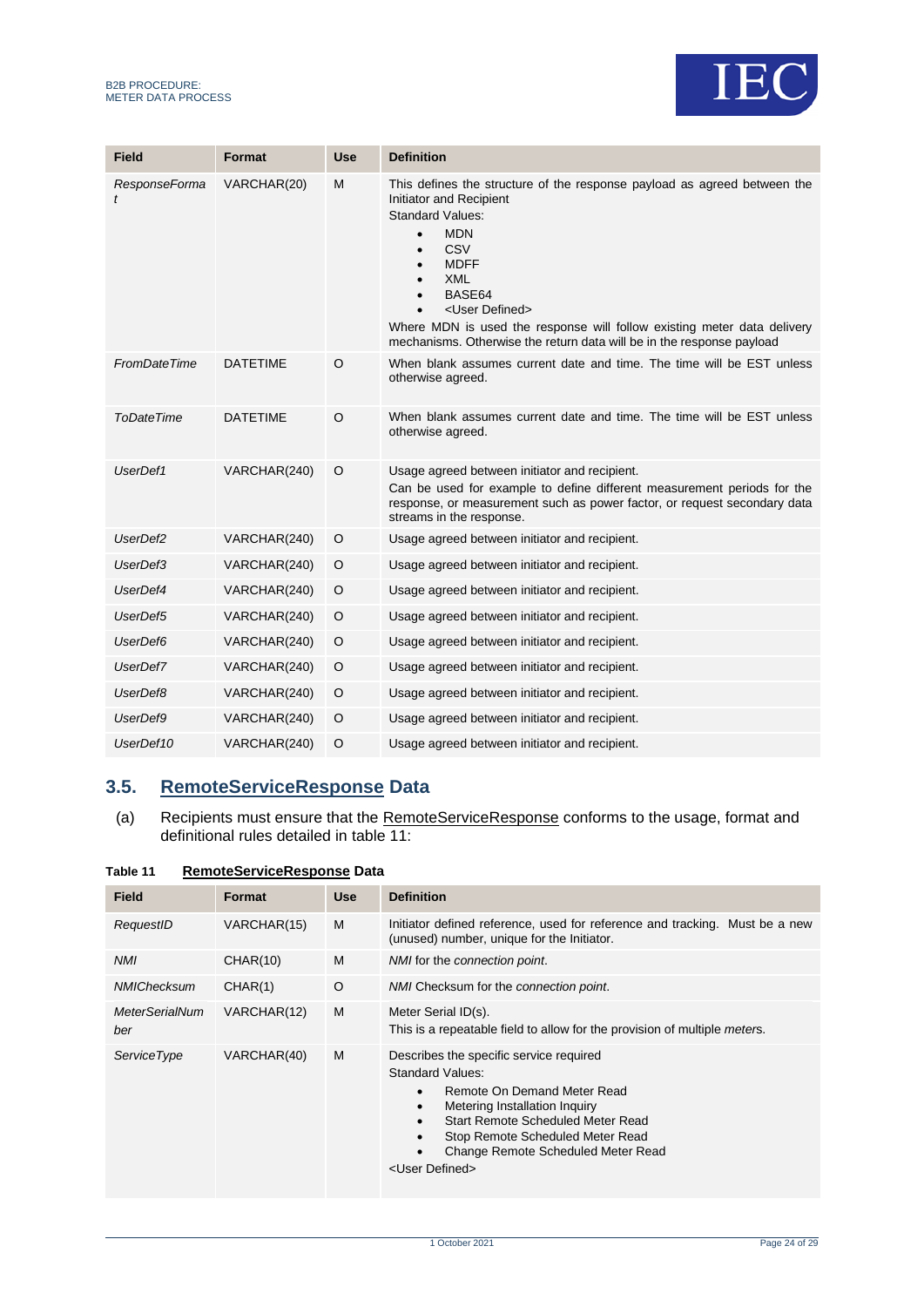

| <b>Field</b>              | Format          | <b>Use</b> | <b>Definition</b>                                                                                                                                                                                                                                                                                                                                                                         |
|---------------------------|-----------------|------------|-------------------------------------------------------------------------------------------------------------------------------------------------------------------------------------------------------------------------------------------------------------------------------------------------------------------------------------------------------------------------------------------|
| RequestCode               | VARCHAR(40)     | М          | Describes the specific type of measurement/data that the initiator requires.<br>Standard values:<br><b>Meter Contactor Status</b><br>$\bullet$<br>Voltage<br>Current<br>Average Voltage<br>Events<br>Frequency<br><b>Active Energy</b><br>Reactive Energy<br><b>Index Read</b><br><user defined=""></user>                                                                                |
| <b>ResponseForma</b><br>t | VARCHAR(20)     | M          | This defines the structure of the response payload as agreed between the<br>Initiator and Recipient<br><b>Standard Values:</b><br><b>MDN</b><br>$\bullet$<br>CSV<br><b>MDFF</b><br><b>XML</b><br>BASE64<br><user defined=""><br/>Where MDN is used the response will follow existing meter data delivery<br/>mechanisms. Otherwise the return data will be in the response payload</user> |
| <b>FromDateTime</b>       | <b>DATETIME</b> | O          | When blank assumes current date and time. The time will be EST unless<br>otherwise agreed.                                                                                                                                                                                                                                                                                                |
| ToDateTime                | <b>DATETIME</b> | O          | When blank assumes current date and time. The time will be EST unless<br>otherwise agreed.                                                                                                                                                                                                                                                                                                |
| UserDef1                  | VARCHAR(240)    | O          | Usage agreed between initiator and recipient. Can be used for example to<br>define different measurement periods for the response, or measurement such<br>as power factor, or request secondary data streams in the response.                                                                                                                                                             |
| UserDef2                  | VARCHAR(240)    | O          | Usage agreed between initiator and recipient.                                                                                                                                                                                                                                                                                                                                             |
| UserDef3                  | VARCHAR(240)    | O          | Usage agreed between initiator and recipient.                                                                                                                                                                                                                                                                                                                                             |
| UserDef4                  | VARCHAR(240)    | O          | Usage agreed between initiator and recipient.                                                                                                                                                                                                                                                                                                                                             |
| UserDef5                  | VARCHAR(240)    | O          | Usage agreed between initiator and recipient.                                                                                                                                                                                                                                                                                                                                             |
| UserDef6                  | VARCHAR(240)    | O          | Usage agreed between initiator and recipient.                                                                                                                                                                                                                                                                                                                                             |
| UserDef7                  | VARCHAR(240)    | O          | Usage agreed between initiator and recipient.                                                                                                                                                                                                                                                                                                                                             |
| UserDef8                  | VARCHAR(240)    | O          | Usage agreed between initiator and recipient.                                                                                                                                                                                                                                                                                                                                             |
| UserDef9                  | VARCHAR(240)    | O          | Usage agreed between initiator and recipient.                                                                                                                                                                                                                                                                                                                                             |
| UserDef10                 | VARCHAR(240)    | $\circ$    | Usage agreed between initiator and recipient.                                                                                                                                                                                                                                                                                                                                             |
| ResponsePaylo<br>ad       | DATA            | O          | Payload in the format as described in Response Format                                                                                                                                                                                                                                                                                                                                     |
| ErrorCode                 | VARCHAR(4)      | M          | $0 =$ success. Other codes as agreed between parties                                                                                                                                                                                                                                                                                                                                      |
| ErrorDescription          | VARCHAR(240)    | M/N        | Description of the Error<br>Mandatory when Error Code does not equal 0                                                                                                                                                                                                                                                                                                                    |
| ProductCode               | VARCHAR(10)     | $\hbox{O}$ | Product code of the service<br>This field repeats to allow provision of details for multiple Product Codes.                                                                                                                                                                                                                                                                               |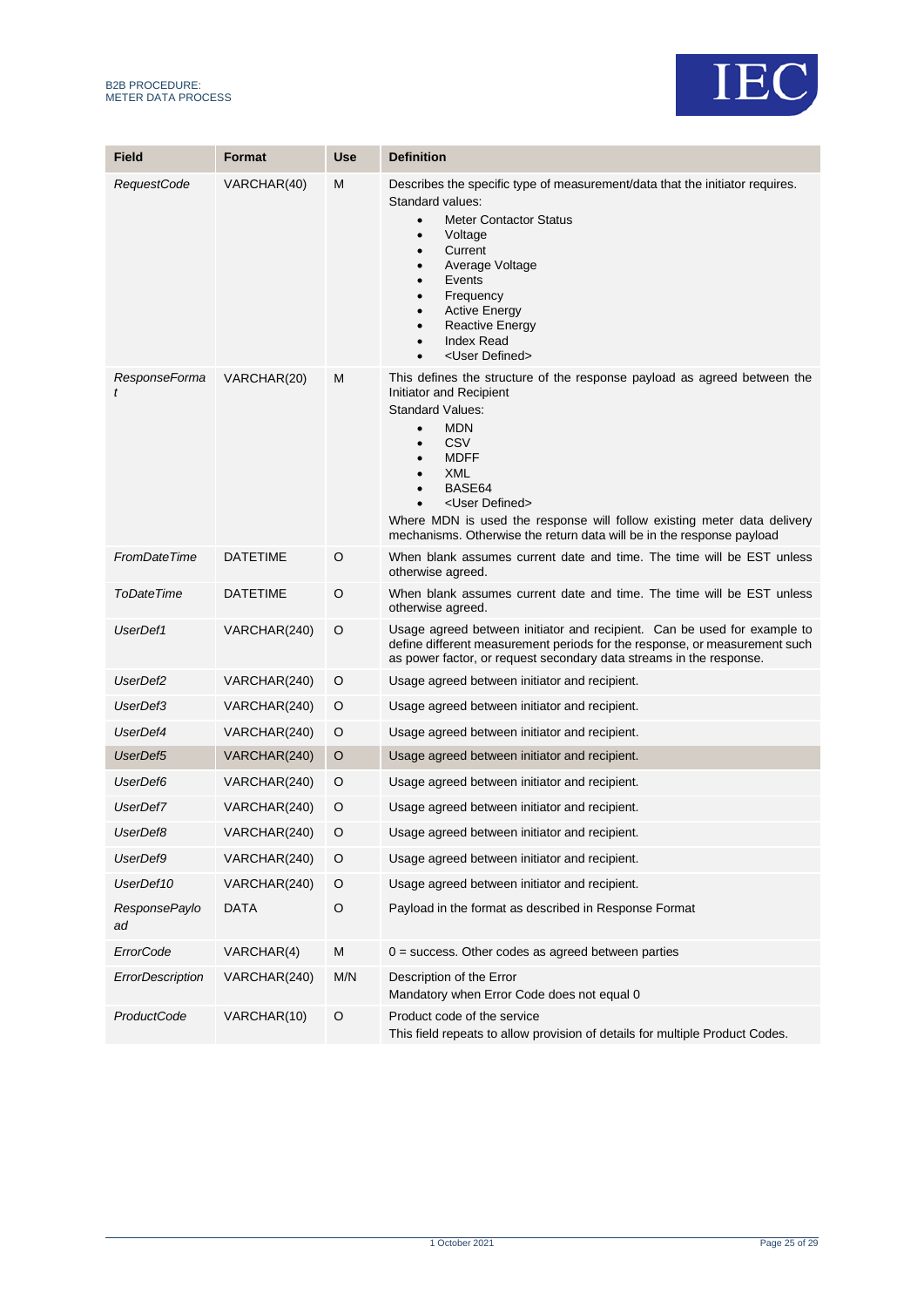

# <span id="page-25-0"></span>*3.6. BusinessAcceptance/Rejection*

(a) A Participant must ensure that a *BusinessAcceptance/Rejection* has a *Status* as specified in table 12:

| <b>Field</b>  | Format      | <b>Use</b> | <b>Definition</b>                                                                                                                                           |
|---------------|-------------|------------|-------------------------------------------------------------------------------------------------------------------------------------------------------------|
| <b>Status</b> | Enumeration | M          | Permitted content:<br>Accept<br>٠<br>Partial<br>$\bullet$<br>Reject<br>$\bullet$<br>Refer to Clause 2.2.2, 2.2.3, 2.2.4, 2.2.5 and the B2B Guide for usage. |

#### <span id="page-25-1"></span>**Table 12** *Business Acceptance/Rejection* **Data**

(b) If the *Status* is not 'Accept', a Participant must provide one or more of the Event blocks in table 13:

| Field       | Format               | <b>Use</b> | <b>Definition</b>                                                                                                                                                                                                                                                                                                                                           |
|-------------|----------------------|------------|-------------------------------------------------------------------------------------------------------------------------------------------------------------------------------------------------------------------------------------------------------------------------------------------------------------------------------------------------------------|
| EventCode   | NUMERIC(4)           | M          | A code to indicate the reason for the rejection. Applicable codes are in the table at<br>3.7. A positive number.                                                                                                                                                                                                                                            |
| Keylnfo     | NUMERIC(x8)          | M/N        | If this field is populated with a number, the number is the line number within the<br>CSV data block that the event occurred.<br>If the field is not populated, the EventCode refers to the aseXML transaction, not<br>the CSV data.                                                                                                                        |
| Context     | EventContext         | M/N        | The Data Element in the received Business Document that cause the Event.<br>For an error in the CSV data block ( <i>Keylnfo</i> is populated) this will be a copy of the<br>line where the event was found. Where the line is longer than the field size<br>available, the field is to be fully populated starting from the first character of the<br>line. |
| Explanation | Unlimited<br>Varchar | M/O        | An explanation of the event. Must be provided where the Business Event requires<br>an Explanation.                                                                                                                                                                                                                                                          |

#### <span id="page-25-2"></span>**Table 13** *BusinessAcceptance/Rejection* **Data for MeterDataNotification if not Accepted**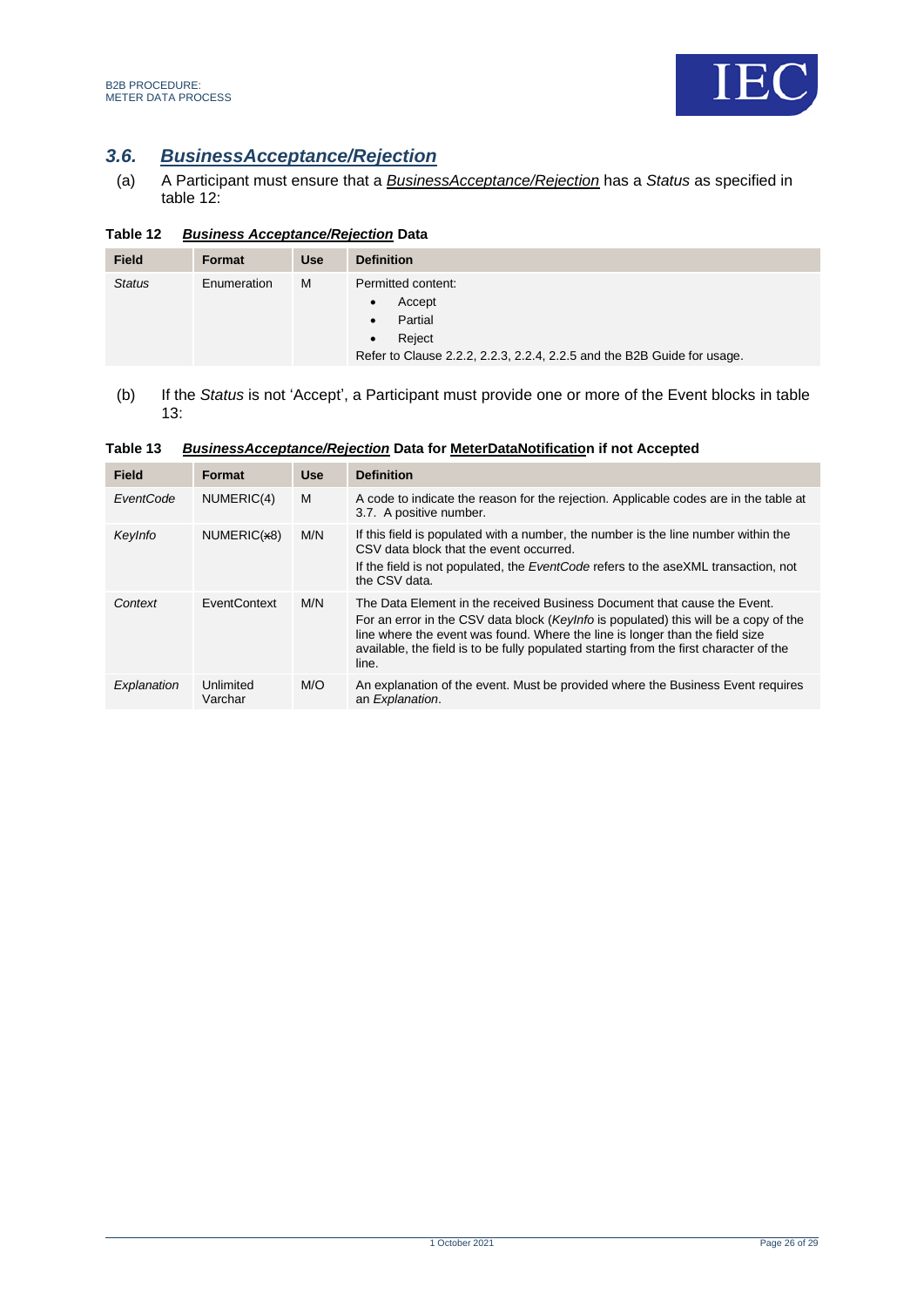## **3.7. Applicable Events**

- (a) Participants must use the most relevant Business Event(s). Where multiple *EventCode(s)* are applicable these may be provided.
- (b) Where the *EventCode* is not in the aseXML reserved range (0-999), an *EventCodeDescription* should be included in accordance with the aseXML Guidelines.
- (c) The relevant Business Events and *EventCode(s)* are in table 14.

#### **Table 14 Meter Data Process - Business Event Details**

<span id="page-26-1"></span><span id="page-26-0"></span>

| <b>Business Event</b>                                                                         | Explanation<br>Required | Severity    | <b>MeterData</b><br>Notification | <b>ProvideMeter</b><br>DataRequest | VerifyMeter<br>DataRequest | ervice<br>RemoteSe<br>Request | Event Code | <b>Relevant Procedure Clause</b><br>or Reference Notes                                                                                                               |
|-----------------------------------------------------------------------------------------------|-------------------------|-------------|----------------------------------|------------------------------------|----------------------------|-------------------------------|------------|----------------------------------------------------------------------------------------------------------------------------------------------------------------------|
| Requested data has previously been sent in response to a<br>previous ProvideMeterDataRequest. | <b>No</b>               | Error       |                                  | Yes                                |                            |                               | 1936       | Initiator has made more than one request for the<br>same version of the MDFF data.                                                                                   |
| Participant is not entitled to requested data for part of the<br>date range requested         | <b>No</b>               | Information |                                  | Yes                                |                            |                               | 1934       | The Severity is 'Information' as the Recipient will<br>send a MeterDataNotification to the Initiator with the<br>available MDFF data.<br>Refer Clauses 2.2.3 & 2.2.4 |
| Participant is not entitled to requested data for part of the<br>date range requested         | <b>No</b>               | Error       |                                  |                                    | Yes                        |                               | 1934       | The Severity is 'Error' as the Recipient will not send<br>a MeterDataNotification to the Initiator with the<br>available MDFF data.<br>Refer Clauses 2.2.3 & 2.2.4   |
| Participant is not entitled to requested data for date range<br>requested                     | <b>No</b>               | Error       |                                  | Yes                                | Yes                        | Yes                           | 1933       | General market principle.                                                                                                                                            |
| Insufficient information provided to action Request.                                          | Yes                     | Error       |                                  |                                    | Yes                        |                               | 1958       | The Initiator has not clearly defined the reading, the<br>period and the description of the problem.                                                                 |
| NSRD not past yet (ie allowed timeframe to provide<br>reading has not expired yet).           | <b>No</b>               | Error       |                                  |                                    | Yes                        |                               | 1948       |                                                                                                                                                                      |
| Query has been investigated and no change made to the<br><b>MDFF</b> Data.                    | Yes                     | Error       |                                  |                                    | Yes                        |                               | 1959       |                                                                                                                                                                      |
| StartReadDate is before the MDP SLP on-line storage<br>requirement.                           | <b>No</b>               | Information |                                  | Yes                                | Yes                        |                               | 1960       | 2.5.1d                                                                                                                                                               |
| Requested data is no longer on-line                                                           | <b>No</b>               | Error       |                                  | Yes                                | Yes                        |                               | 1946       | 2.5.1 <sub>d</sub>                                                                                                                                                   |
| No data found                                                                                 | <b>No</b>               | Error       |                                  | Yes                                | Yes                        |                               | 1931       |                                                                                                                                                                      |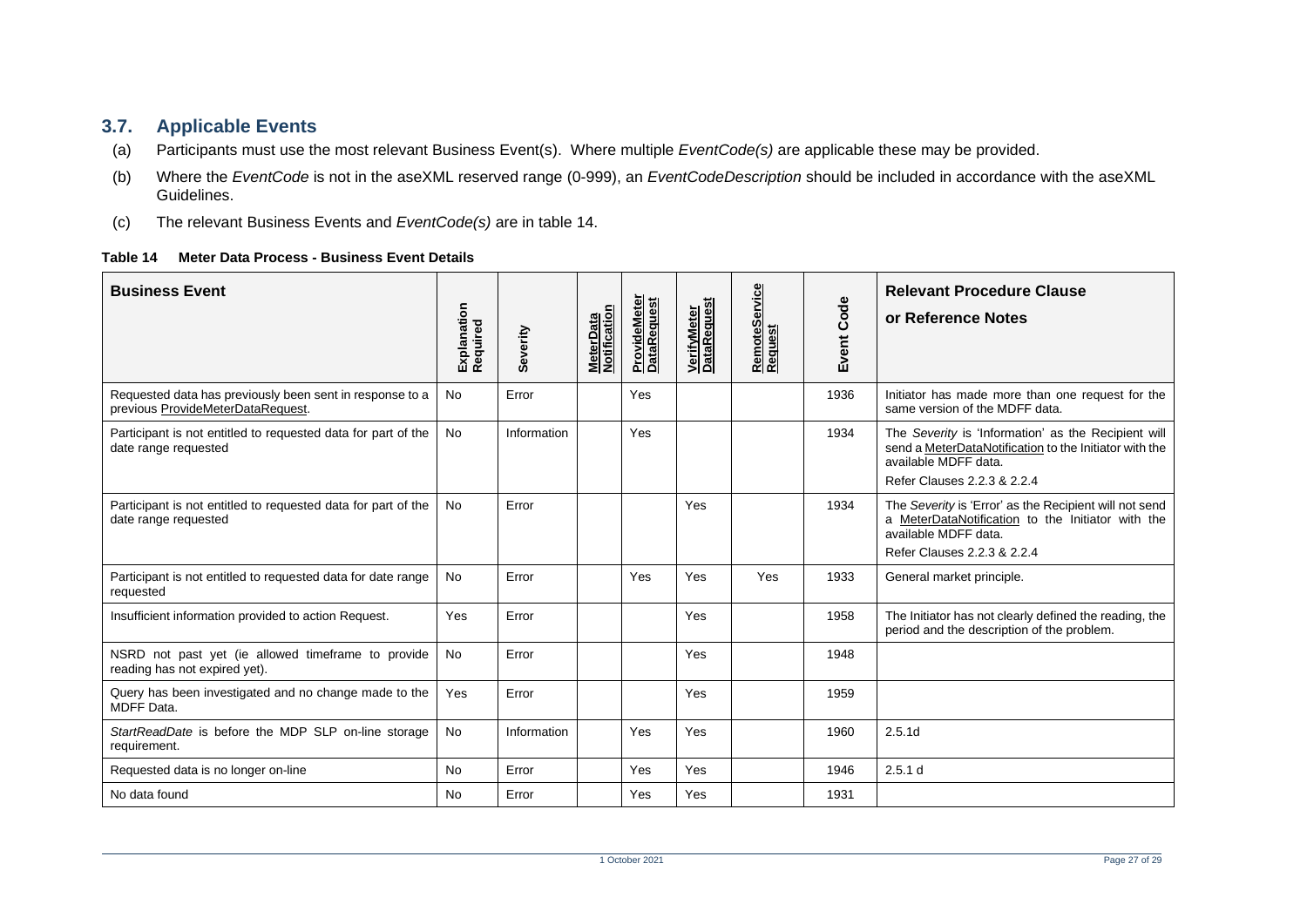| <b>Business Event</b>                                                                                        | Explanation<br>Required | Severity    | <b>MeterData</b><br>Notification | ProvideMeter<br>DataRequest | VerifyMeter<br>DataRequest | RemoteService<br>Request | Event Code  | <b>Relevant Procedure Clause</b><br>or Reference Notes                                                       |
|--------------------------------------------------------------------------------------------------------------|-------------------------|-------------|----------------------------------|-----------------------------|----------------------------|--------------------------|-------------|--------------------------------------------------------------------------------------------------------------|
| New request with previously used RequestID.                                                                  | Yes                     | Error       |                                  | Yes                         | Yes                        | Yes                      | 1913        |                                                                                                              |
| NMI abolished.                                                                                               | <b>No</b>               | Error       |                                  | Yes                         | Yes                        | Yes                      | 1961        |                                                                                                              |
| No active meters.                                                                                            | <b>No</b>               | Error       |                                  | Yes                         | Yes                        | Yes                      | 1962        |                                                                                                              |
| Recipient is not the MDP for the whole period.                                                               | <b>No</b>               | Information |                                  | Yes                         |                            |                          | 1963        |                                                                                                              |
| Recipient is not the MDP for the whole period.                                                               | <b>No</b>               | Error       |                                  |                             | Yes                        |                          | 1963        |                                                                                                              |
| Recipient is not responsible for the supplied NMI.                                                           | Yes                     | Error       |                                  | Yes                         | Yes                        | Yes                      | 1923        | The Recipient is not responsible for the NMI.                                                                |
| Format problem found in MDFF                                                                                 | Yes                     | Error       | Yes                              |                             |                            |                          | 1925        | An error occurred while loading the MDFF. Status<br>indicates the data that has been rejected (Table<br>11)  |
| Required timeframe for updating MSATS has not passed                                                         | <b>No</b>               | Error       |                                  |                             | Yes                        |                          | 1968        | Used where the Initiator has not waited the<br>required time for MSATS to be updated.                        |
| <b>Invalid Request</b>                                                                                       | Yes                     | Error       |                                  |                             | Yes                        |                          | 1969        | Used where the Request does not make sense to<br>the Recipient.                                              |
| Recipient did not initiate request                                                                           | Yes                     | Error       | Yes                              |                             |                            |                          | 206         | Standard aseXML Code.<br>The RequestID in the MeterDataNotification is not<br>one provided by the Recipient. |
| Accept                                                                                                       | <b>No</b>               | Information | Yes                              | Yes                         | Yes                        | Yes                      | $\mathbf 0$ | Standard aseXML Code                                                                                         |
| Data missing. Details provided in Explanation                                                                | Yes                     | Error       | Yes                              | Yes                         | <b>Yes</b>                 | Yes                      | 201         | Standard aseXML Code<br>Used where data with a usage of Required in the<br>Procedure is missing.             |
| Invalid data. Details provided in Explanation                                                                | Yes                     | Error       | Yes                              | Yes                         | Yes                        | Yes                      | 202         | Standard aseXML Code<br>Covers situations where the data in a field or<br>combination of fields is invalid.  |
| Request matches an existing Request. The TransactionID<br>of the related Request is provided in Explanation. | Yes                     | Error       |                                  |                             | Yes                        |                          | 1965        |                                                                                                              |